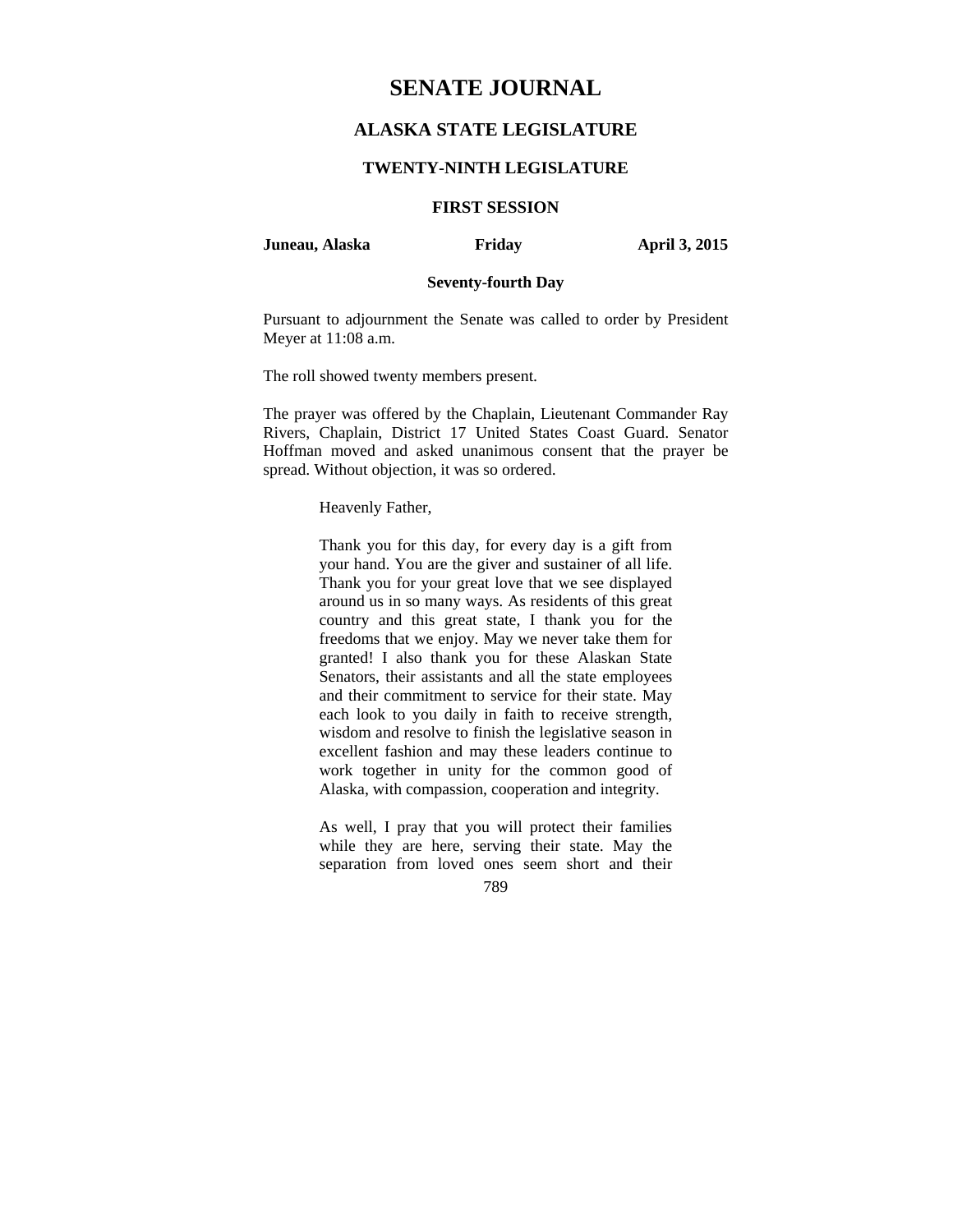reunion be sweet. We also thank you and pray for the military and first responders that protect and care for citizens of this state and this country. I ask for you to touch their lives, protect and bless them. Thank you for your great sacrificial love for us. Please enable us to love you with all of our heart, mind, soul and strength, and to love our neighbors as ourselves. May we live for your glory every day, for you are worthy.

I pray this prayer in the powerful and precious name of Jesus Christ my Lord, Amen.

Senator Olson led the Senate in the Pledge of Allegiance.

#### **Certification**

Senator Coghill moved and asked unanimous consent that the journal for the seventy-third legislative day be approved as certified by the Secretary. Without objection, it was so ordered.

#### **Messages from the House**

Message dated April 2 was read stating the House passed and transmitted for consideration:

#### **First Reading and Reference of House Bills**

#### **HB 75**

CS FOR HOUSE BILL NO. 75(JUD) am BY THE HOUSE JUDICIARY COMMITTEE, entitled:

> "An Act relating to the registration of marijuana establishments by municipalities; relating to the definition of 'marijuana'; clarifying standards for personal use of marijuana by persons 21 years of age or older; prohibiting the public consumption of marijuana; authorizing the registration of marijuana clubs; relating to established villages and to local option elections regarding the operation of marijuana establishments; and providing for an effective date."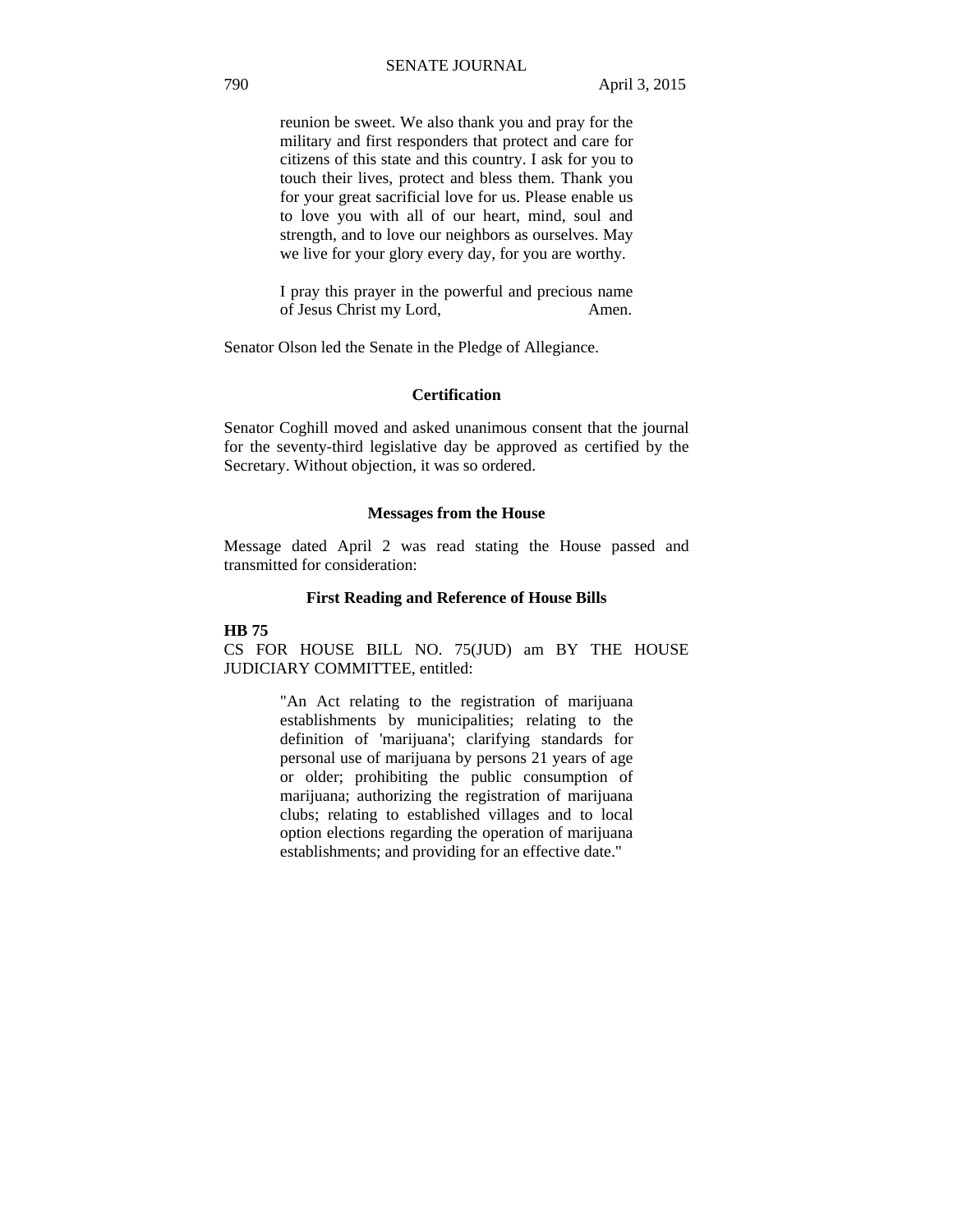was read the first time and referred to the Community and Regional Affairs and Judiciary Committees.

## **HB 149**

HOUSE BILL NO. 149 am BY REPRESENTATIVE PRUITT, entitled:

> "An Act relating to an amendment of the articles of incorporation of certain Native corporations to establish a lower quorum requirement for shareholder meetings."

was read the first time and referred to the Labor and Commerce Committee.

#### **Consideration of the Calendar**

#### **House Bills in Second Reading**

#### **HB 72**

SENATE CS FOR CS FOR HOUSE BILL NO. 72(FIN) "An Act making appropriations for the operating and loan program expenses of state government and for certain programs and capitalizing funds; amending appropriations; and providing for an effective date" which had been held in second reading (page 778), was before the Senate.

Senators Gardner, Ellis, Olson, Wielechowski, Egan offered Amendment No. 1:

Page 1, line 2:

Delete "**amending appropriations;**"

Page 12, line 27:

Delete "**228,273,900**" Insert "**230,173,900**" Delete "**20,804,000**" Insert "**22,704,000**"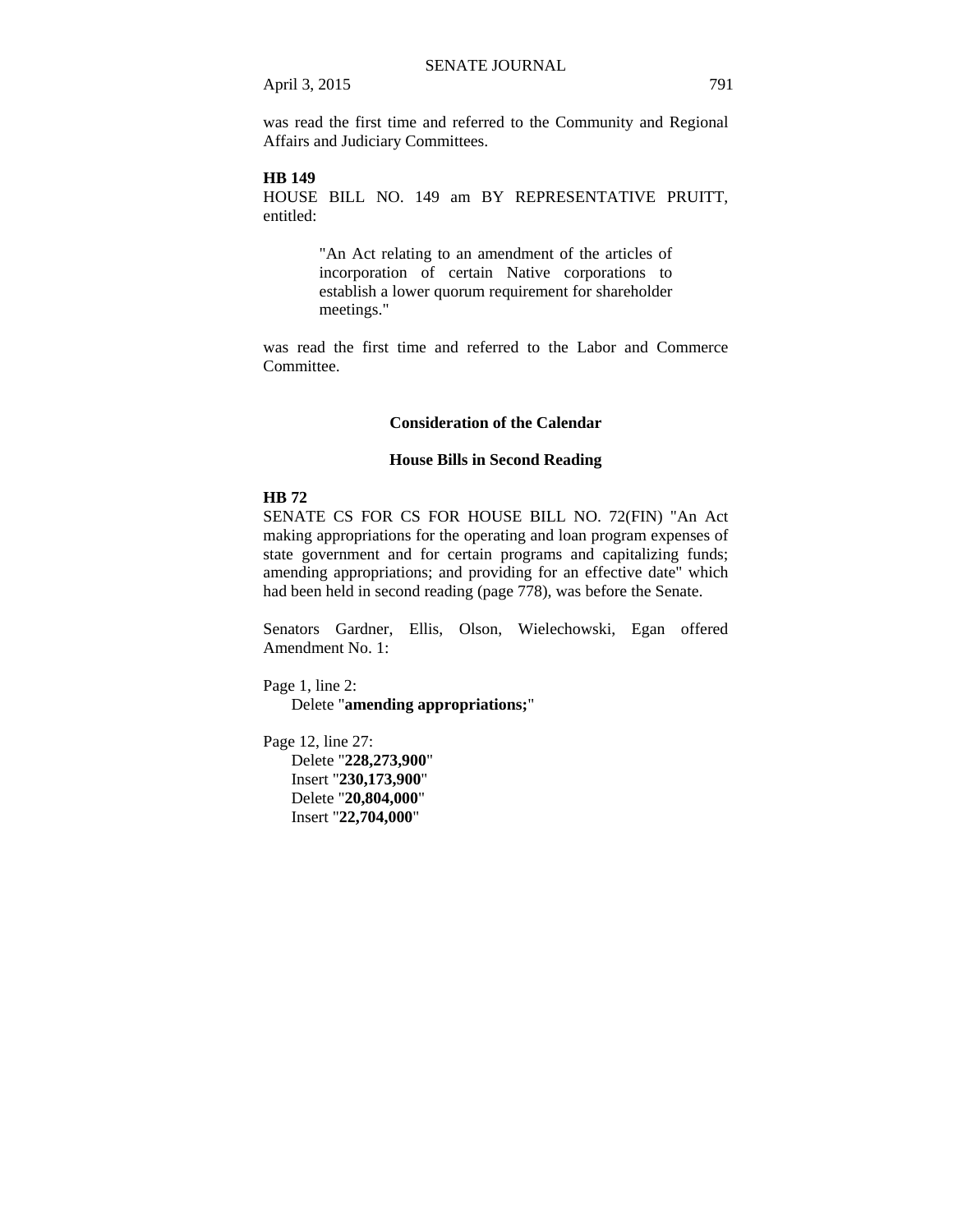Page 13, following line 8: Insert new material to read: "ALLOCATIONS Pre-Kindergarten 1,900,000" Grants Page 77, lines 5 - 10: Delete all material and insert: "(c) The sum of \$1,134,027,900 is appropriated from the general fund to the public education fund (AS 14.17.300)." Page 80, lines 29 - 31: Delete all material. Renumber the following bill sections accordingly. Page 81, line 8: Delete "Sections 30 and 32" Insert "Section 31" Page 81, line 10: Delete "secs. 33 and 34" Insert "secs. 32 and 33" Adjust fund sources and totals accordingly. Senator Gardner moved for the adoption of Amendment No. 1. Senator Kelly objected. The question being: "Shall Amendment No. 1 be adopted?" The roll was taken with the following result: SCS CSHB 72(FIN) Second Reading Amendment No. 1 **YEAS: 5 NAYS: 15 EXCUSED: 0 ABSENT: 0**  Yeas: Egan, Ellis, Gardner, Olson, Wielechowski Nays: Bishop, Coghill, Costello, Dunleavy, Giessel, Hoffman, Huggins, Kelly, MacKinnon, McGuire, Meyer, Micciche, Stedman, Stevens, Stoltze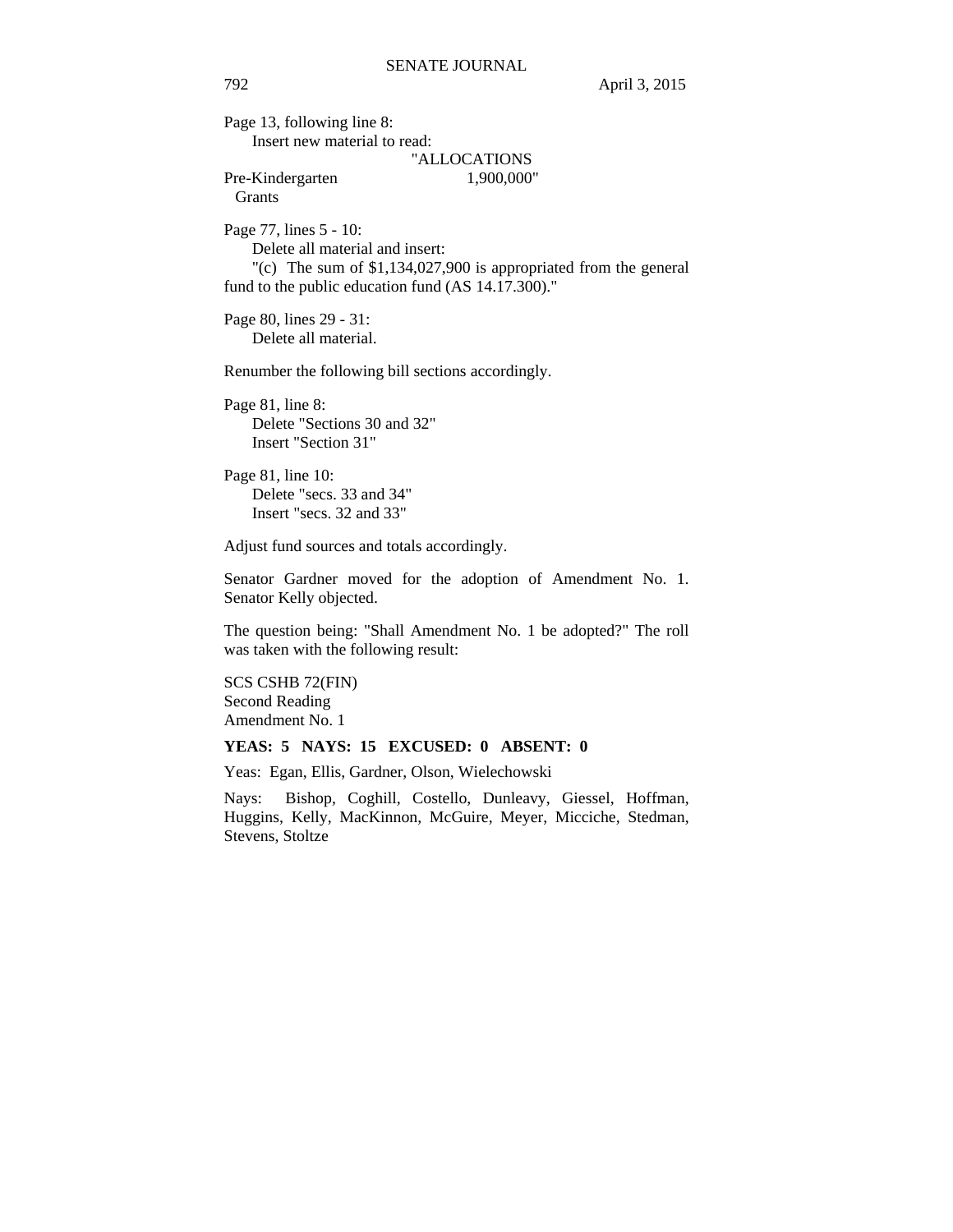April 3, 2015 793 and so, Amendment No. 1 failed. Senator Wielechowski offered Amendment No. 2: Page 1, line 2: Delete "**amending appropriations;**" Page 12, line 27: Delete "**228,273,900**" Insert "**230,173,900**" Delete "**20,804,000**" Insert "**22,704,000**" Page 13, following line 8: Insert new material to read: "ALLOCATIONS Pre-Kindergarten 1,900,000" **Grants** Page 74, line 26: Delete "estimated to be \$700,000,000" Insert "not to exceed \$650,100,000" Page 77, lines 5 - 10: Delete all material and insert: "(c) The sum of \$1,134,027,900 is appropriated from the general fund to the public education fund (AS 14.17.300)." Page 80, lines 29 - 31: Delete all material. Renumber the following bill sections accordingly. Page 81, line 8: Delete "Sections 30 and 32" Insert "Section 31" Page 81, line 10: Delete "secs. 33 and 34" Insert "secs. 32 and 33"

Adjust fund sources and totals accordingly.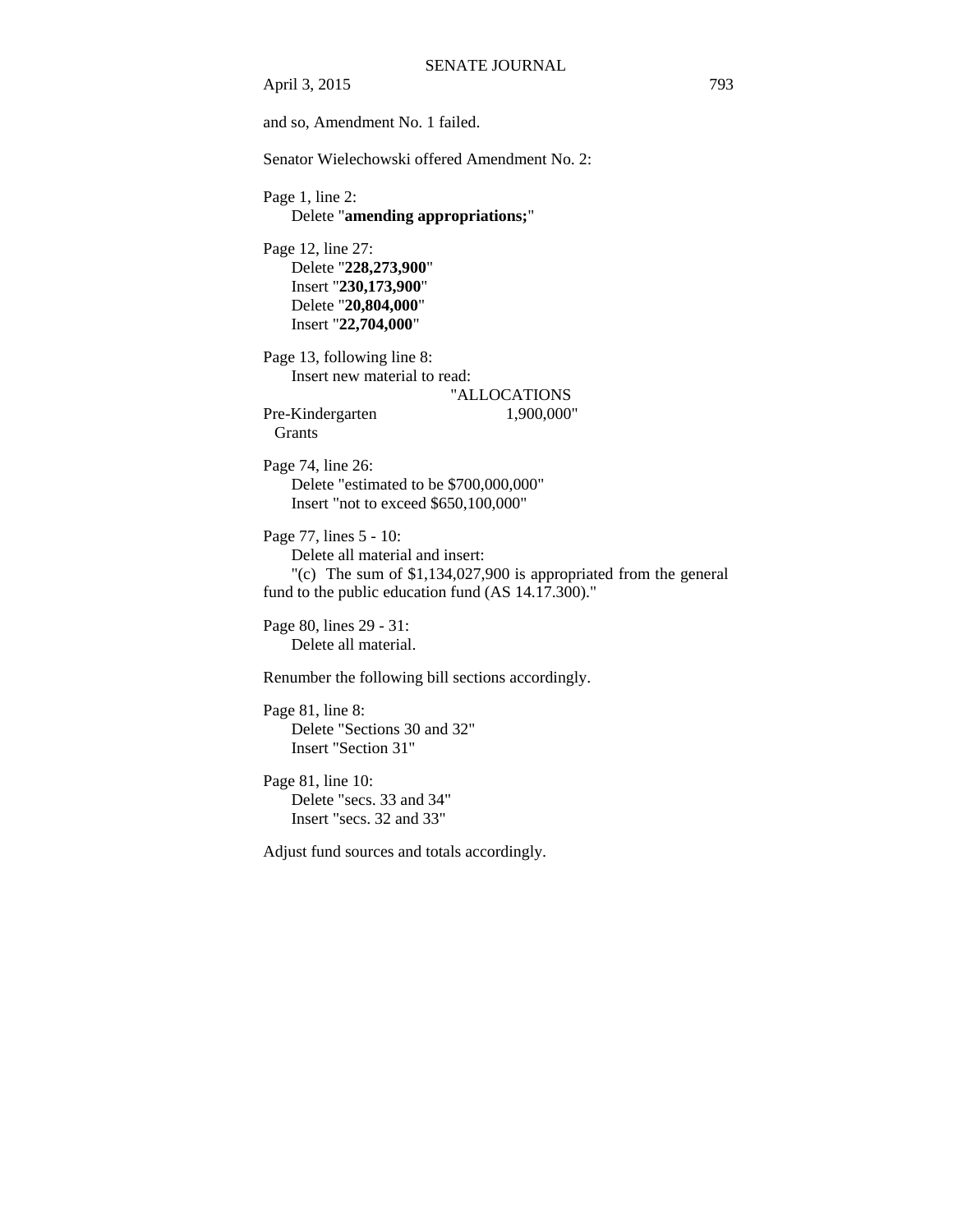Senator Wielechowski moved for the adoption of Amendment No. 2. Senator MacKinnon objected.

Senator Gardner called the Senate. The call was satisfied.

The question being: "Shall Amendment No. 2 be adopted?" The roll was taken with the following result:

SCS CSHB 72(FIN) Second Reading Amendment No. 2

## **YEAS: 5 NAYS: 15 EXCUSED: 0 ABSENT: 0**

Yeas: Egan, Ellis, Gardner, Olson, Wielechowski

Nays: Bishop, Coghill, Costello, Dunleavy, Giessel, Hoffman, Huggins, Kelly, MacKinnon, McGuire, Meyer, Micciche, Stedman, Stevens, Stoltze

and so, Amendment No. 2 failed.

Senators Gardner, Ellis, Olson, Wielechowski, Egan offered Amendment No. 3:

Page 63, following line 18:

Insert a new bill section to read:

"**\* Sec. 14.** DEPARTMENT OF EDUCATION AND EARLY DEVELOPMENT. The sum of \$32,000,000 is appropriated from the general fund to the Department of Education and Early Development to be distributed as state aid to districts according to the average daily membership for each district adjusted under AS 14.17.410(b)(1)(A) - (D) for the fiscal year ending June 30, 2016."

Renumber the following bill sections accordingly.

Page 63, line 25: Delete "sec. 24(*l*)" Insert "sec. 25(*l*)"

Page 75, line 26: Delete "sec. 14(b)" Insert "sec. 15(b)"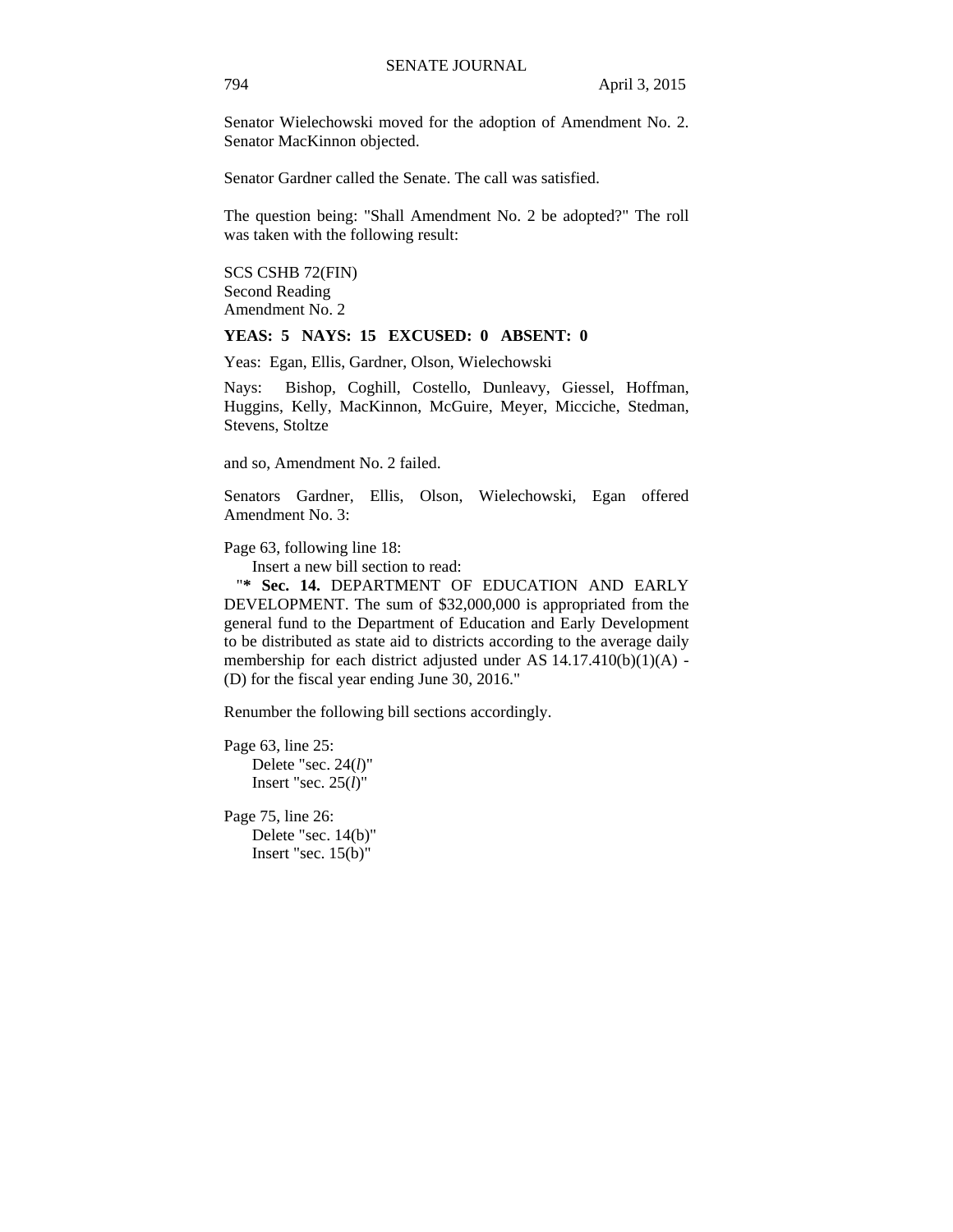```
Page 77, line 6: 
    Delete "sec. 30" 
    Insert "sec. 31" 
Page 81, line 2: 
    Delete "24 - 26" 
    Insert "25 - 27" 
Page 81, line 8: 
    Delete "Sections 30 and 32" 
    Insert "Sections 31 and 33" 
Page 81, line 9: 
    Delete "Section 25(c)" 
    Insert "Section 26(c)" 
Page 81, line 10: 
    Delete "secs. 33 and 34" 
    Insert "secs. 34 and 35"
```
Senator Gardner moved for the adoption of Amendment No. 3. Senator Coghill objected. Senator Gardner moved and asked unanimous consent that Amendment No. 3 be withdrawn. Without objection, it was so ordered.

Senator Gardner lifted the call.

Senator Coghill moved and asked unanimous consent that the Senate return to Messages from the House. Without objection, the Senate returned to:

#### **Messages from the House**

## **SJR 13**

Message dated April 3 was read stating the House has failed to recede from its amendment to CS FOR SENATE JOINT RESOLUTION NO. 13(RES), namely:

> CS FOR SENATE JOINT RESOLUTION NO. 13(RES) am H Supporting oil and gas exploration and development on the outer continental shelf offshore of the state; opposing attempts to prohibit future oil and gas development in the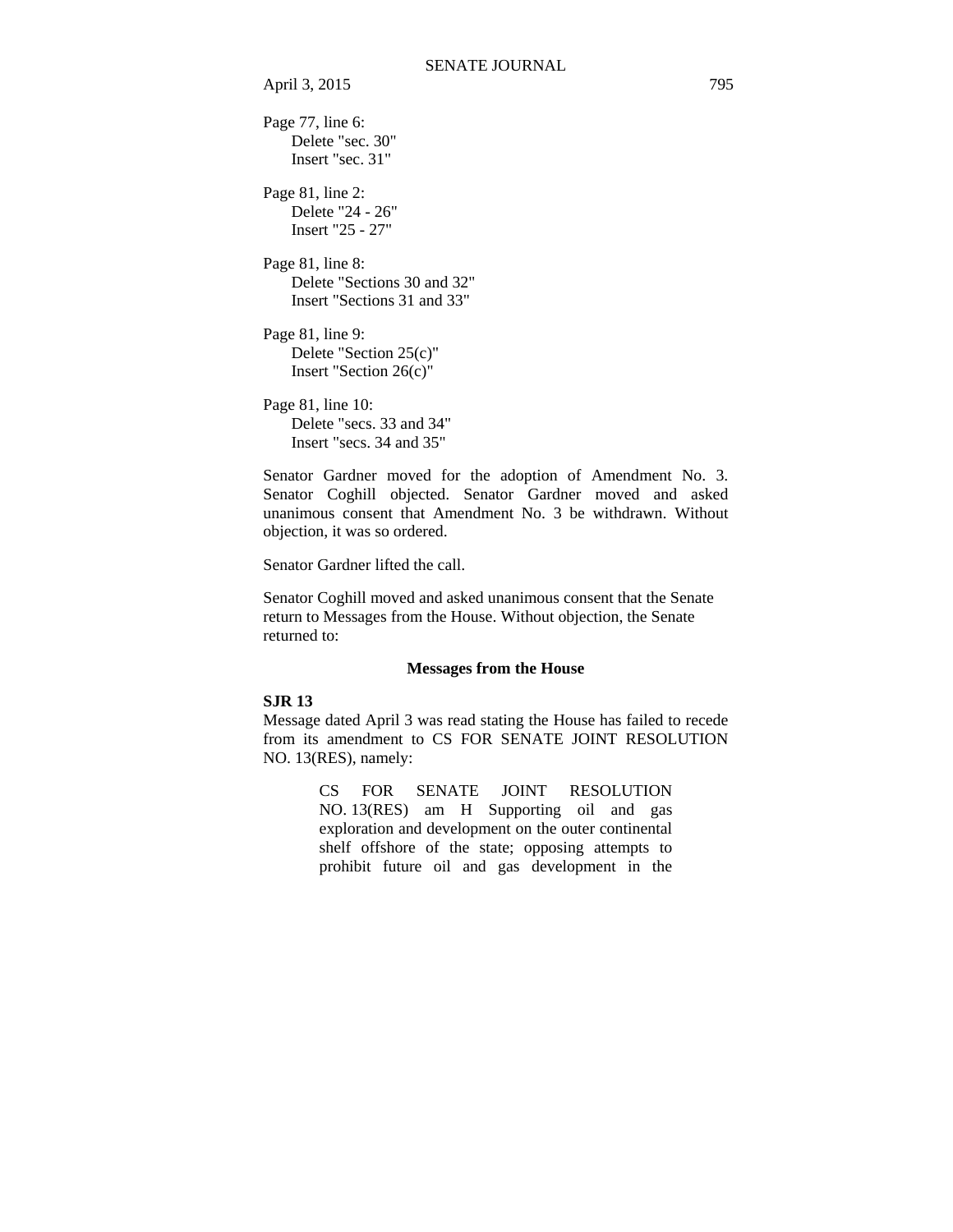Beaufort and the Chukchi Seas, including the Hanna Shoal area; and requesting that the federal Administration cease and desist from restrictions that adversely affect active or future leases in high petroleum potential areas in the Beaufort and Chukchi Seas, including the Hanna Shoal area.

The Speaker has appointed the following members to a Conference Committee to meet with a like committee from the Senate to consider the resolutions:

 Representative Millett, Chair Representative Talerico Representative Gruenberg

The President appointed a Conference Committee to meet with the like committee from the House to consider the resolutions:

Senator Coghill, Chair Senator Giessel Senator Wielechowski

#### **Recess**

President Meyer stated that the Senate would stand in recess to a call of the Chair. There being no objection, the Senate recessed at 12:21 p.m.

#### **After Recess**

The Senate reconvened at 1:36 p.m.

# **Consideration of the Calendar**

#### **House Bills in Second Reading (continued)**

**HB 72** 

SENATE CS FOR CS FOR HOUSE BILL NO. 72(FIN) "An Act making appropriations for the operating and loan program expenses of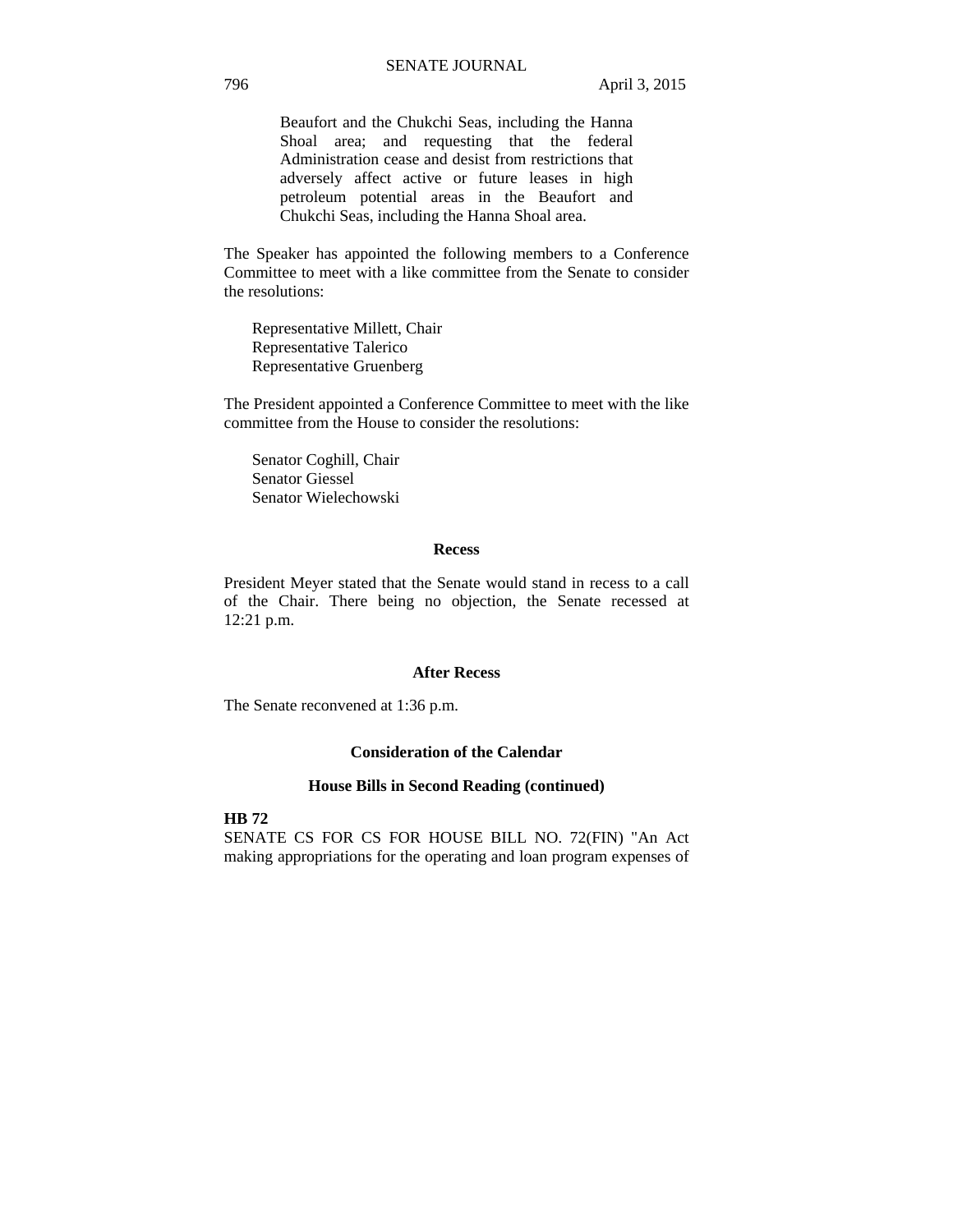state government and for certain programs and capitalizing funds; amending appropriations; and providing for an effective date" was before the Senate in second reading.

Senators Gardner, Ellis, Olson, Wielechowski, Egan offered Amendment No. 4:

Page 63, following line 18:

Insert a new bill section to read:

"**\* Sec. 14.** DEPARTMENT OF EDUCATION AND EARLY DEVELOPMENT. The sum of \$32,000,000 is appropriated from the general fund to the Department of Education and Early Development to be distributed as state aid to districts according to the average daily membership for each district adjusted under AS 14.17.410(b)(1)(A) - (D) for the fiscal year ending June 30, 2016."

Renumber the following bill sections accordingly.

```
Page 63, line 25: 
    Delete "sec. 24(l)" 
    Insert "sec. 25(l)"
```

```
Page 75, line 26: 
    Delete "sec. 14(b)"
    Insert "sec. 15(b)"
```

```
Page 77, line 6: 
    Delete "sec. 30" 
    Insert "sec. 31"
```

```
Page 81, line 2: 
    Delete "24 - 26" 
    Insert "25 - 27"
```

```
Page 81, line 8: 
    Delete "Sections 30 and 32" 
    Insert "Sections 31 and 33"
```
Page 81, line 9: Delete "Section 25(c)" Insert "Section 26(c)"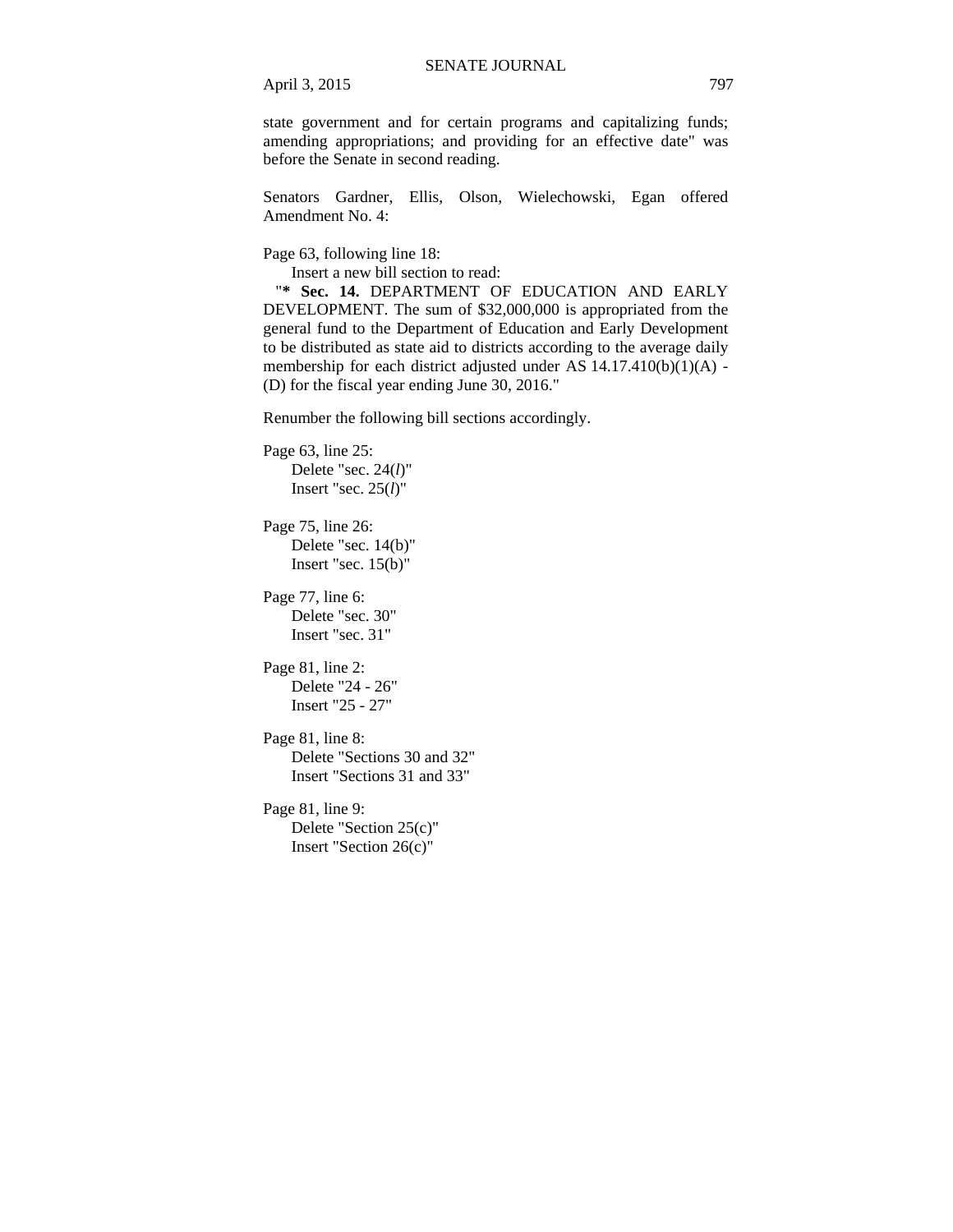Page 81, line 10: Delete "secs. 33 and 34" Insert "secs. 34 and 35"

Senator Gardner moved for the adoption of Amendment No. 4. Objections were heard.

The question being: "Shall Amendment No. 4 be adopted?" The roll was taken with the following result:

SCS CSHB 72(FIN) Second Reading Amendment No. 4

#### **YEAS: 6 NAYS: 14 EXCUSED: 0 ABSENT: 0**

Yeas: Costello, Egan, Ellis, Gardner, Olson, Wielechowski

Nays: Bishop, Coghill, Dunleavy, Giessel, Hoffman, Huggins, Kelly, MacKinnon, McGuire, Meyer, Micciche, Stedman, Stevens, Stoltze

and so, Amendment No. 4 failed.

Senator Egan offered Amendment No. 5:

Page 40, line 11: Delete "**148,348,600**" Insert "**151,848,600**" Delete "**146,553,200**" Insert "**150,053,200**"

Page 40, line 12: Delete "104,657,900" Insert "108,157,900"

Adjust fund sources and totals accordingly.

Senator Egan moved for the adoption of Amendment No. 5. Senator MacKinnon objected.

The question being: "Shall Amendment No. 5 be adopted?" The roll was taken with the following result: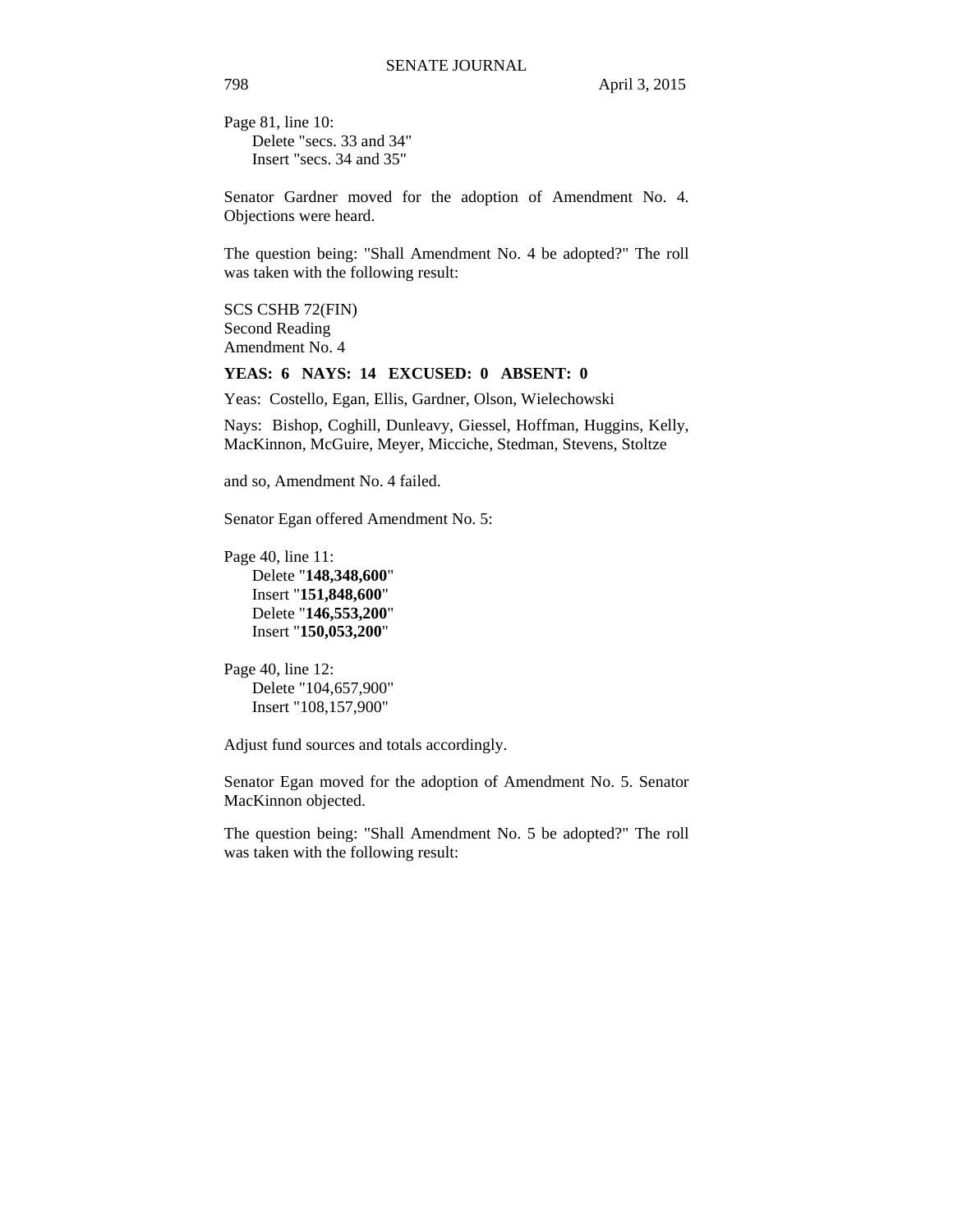SCS CSHB 72(FIN) Second Reading Amendment No. 5

#### **YEAS: 7 NAYS: 13 EXCUSED: 0 ABSENT: 0**

Yeas: Egan, Ellis, Gardner, Olson, Stedman, Stevens, Wielechowski

Nays: Bishop, Coghill, Costello, Dunleavy, Giessel, Hoffman, Huggins, Kelly, MacKinnon, McGuire, Meyer, Micciche, Stoltze

and so, Amendment No. 5 failed.

Senator Egan offered Amendment No. 6:

Page 79, line 8, through page 80, line 6:

Delete all material and insert:

 "\* **Sec. 27.** SALARY AND BENEFIT ADJUSTMENTS. (a) The sum of \$56,985,300 is appropriated, for the fiscal year ending June 30, 2016, to the office of management and budget to distribute as provided in (b) and (c) of this section to the appropriate agencies as provided in those subsections consistent with and in the amounts and from the fund sources identified in Amendment No. 7B to SCS CSHB 72(FIN), Draft Version "S," that was passed by the Senate Finance Committee which removed this sum from the appropriations made in sec. 1 of this Act.

(b) The operating budget appropriations made in (a) of this section include amounts for salary and benefit adjustments for public officials, officers, and employees of the executive branch, Alaska Court System employees, employees of the legislature, and legislators and to implement the terms for the fiscal year ending June 30, 2016, of the following collective bargaining agreements:

(1) Alaska Correctional Officers Association, representing the correctional officers unit;

(2) Confidential Employees Association, for the confidential unit;

(3) Alaska Public Employees Association, for the supervisory unit;

(4) Alaska State Employees Association, for the general government unit;

(5) Public Safety Employees Association;

(6) Alaska Vocational Technical Center Teachers' Association;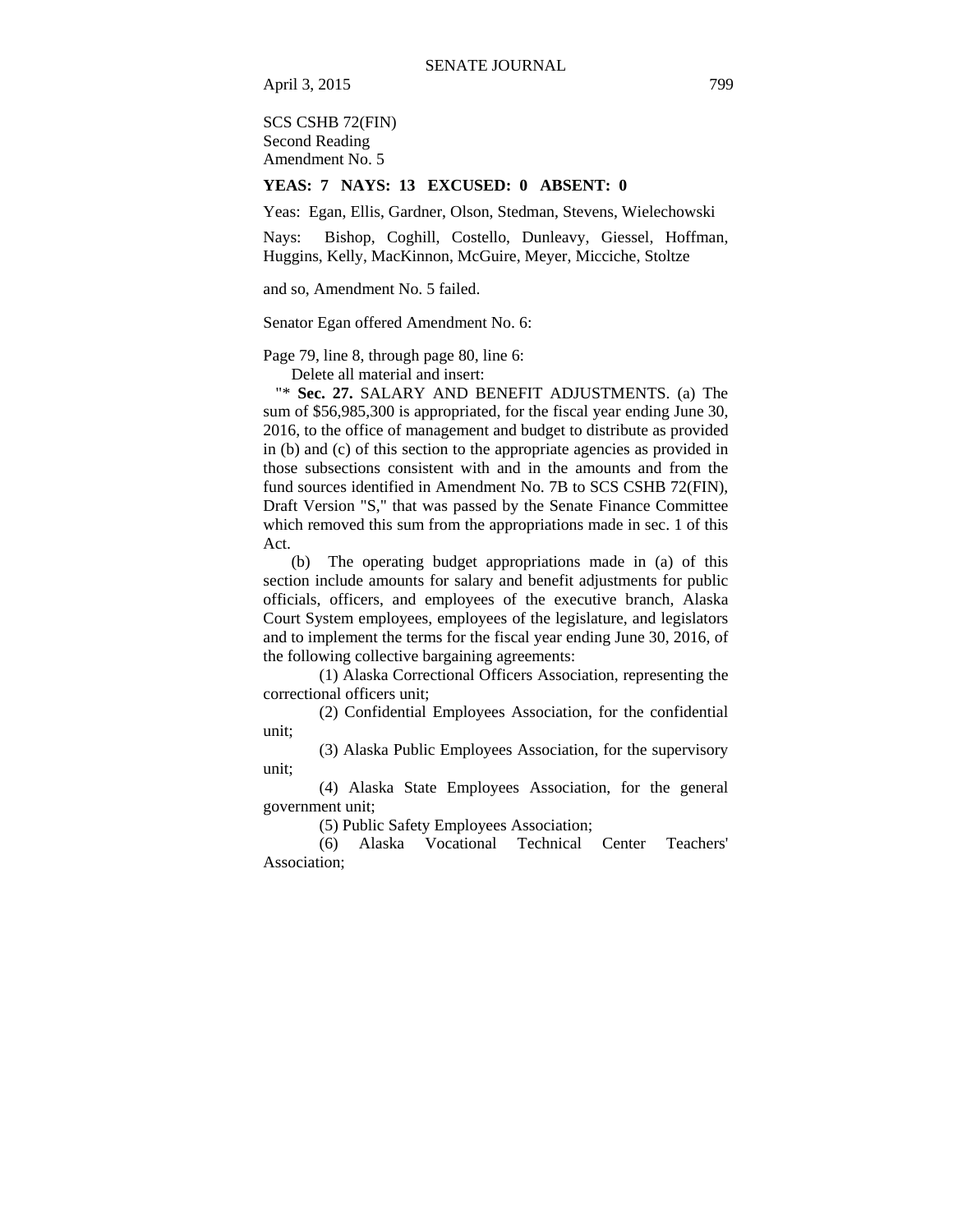(7) Inlandboatmen's Union of the Pacific, Alaska Region, for the unlicensed marine unit;

(8) International Organization of Masters, Mates, and Pilots, for the masters, mates, and pilots unit;

(9) Marine Engineers' Beneficial Association, representing licensed engineers employed by the Alaska marine highway system.

(c) The operating budget appropriations made to the University of Alaska in (a) of this section include amounts for salary and benefit adjustments for the fiscal year ending June 30, 2016, for university employees who are not members of a collective bargaining unit and to implement the terms for the fiscal year ending June 30, 2016, of the following collective bargaining agreements:

(1) Fairbanks Firefighters Union, IAFF Local 1324;

(2) United Academics - American Association of University Professors, American Federation of Teachers;

(3) United Academic - Adjuncts - American Association of University Professors, American Federation of Teachers;

(4) Alaska Higher Education Crafts and Trades Employees, Local 6070;

(5) University of Alaska Federation of Teachers (UAFT).

(d) If a collective bargaining agreement listed in (b) of this section is not ratified by the membership of the respective collective bargaining unit, the appropriations made in this section applicable to the collective bargaining unit's agreement are reduced proportionately by the amount for the collective bargaining agreement, and the corresponding funding source amounts are reduced accordingly.

(e) If a collective bargaining agreement listed in (c) of this section is not ratified by the membership of the respective collective bargaining unit and approved by the Board of Regents of the University of Alaska, the appropriations made in this section applicable to the collective bargaining unit's agreement are reduced proportionately by the amount for the collective bargaining agreement, and the corresponding funding source amounts are reduced accordingly."

Senator Egan moved for the adoption of Amendment No. 6. Senator Coghill objected.

Senator MacKinnon moved and asked unanimous consent to abstain from voting due to a conflict of interest. Objections were heard and Senator MacKinnon was required to vote.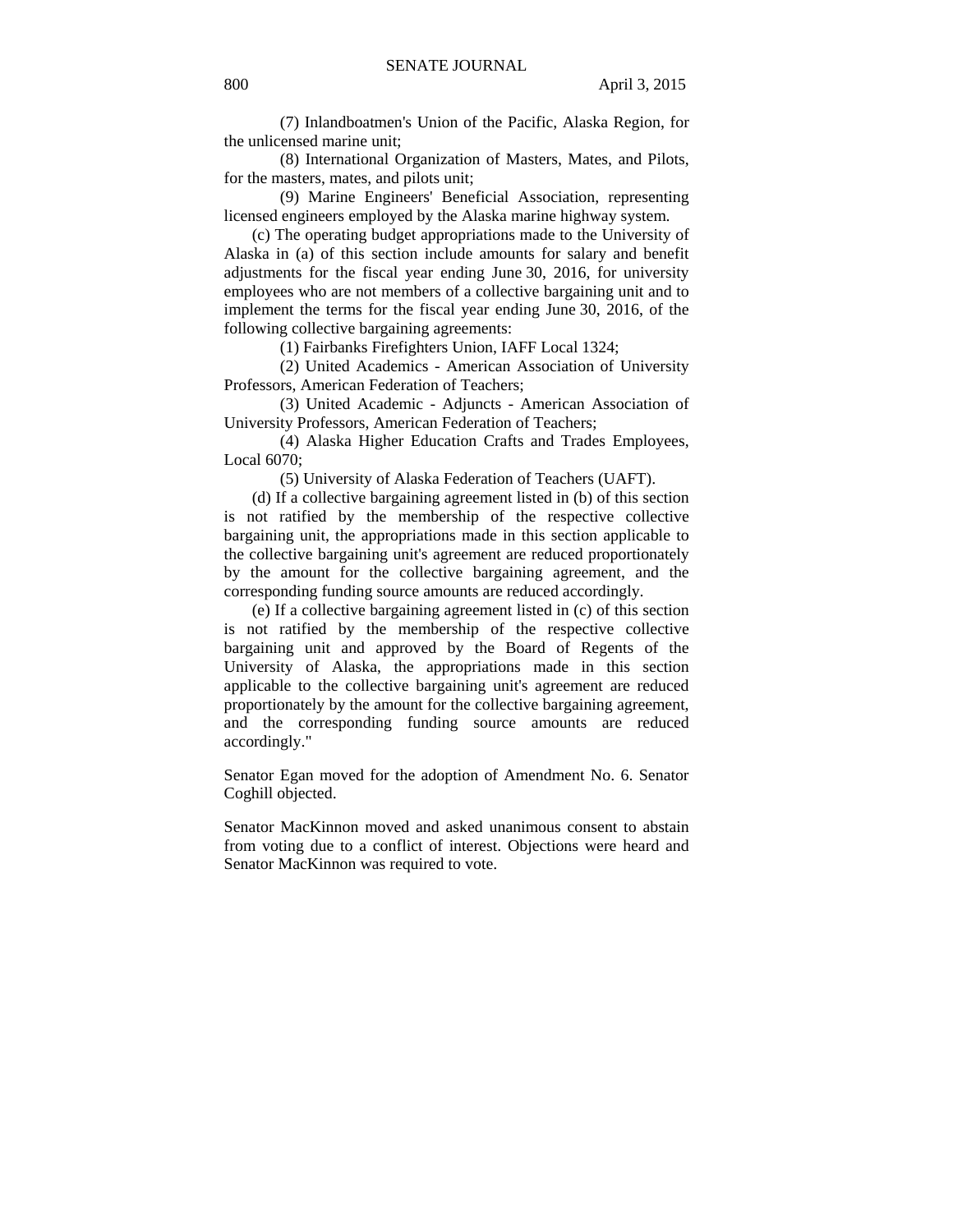The question being: "Shall Amendment No. 6 be adopted?" The roll was taken with the following result:

SCS CSHB 72(FIN)

Second Reading Amendment No. 6

## **YEAS: 6 NAYS: 14 EXCUSED: 0 ABSENT: 0**

Yeas: Bishop, Egan, Ellis, Gardner, Olson, Wielechowski

Nays: Coghill, Costello, Dunleavy, Giessel, Hoffman, Huggins, Kelly, MacKinnon, McGuire, Meyer, Micciche, Stedman, Stevens, **Stoltze** 

and so, Amendment No. 6 failed.

Senator Wielechowski offered Amendment No. 7:

Page 74, line 26:

Delete "estimated to be \$700,000,000" Insert "not to exceed \$643,014,700"

Page 79, line 8, through page 80, line 6:

Delete all material and insert:

 "\* **Sec. 27.** SALARY AND BENEFIT ADJUSTMENTS. (a) The sum of \$56,985,300 is appropriated, for the fiscal year ending June 30, 2016, to the office of management and budget to distribute as provided in (b) and (c) of this section to the appropriate agencies as provided in those subsections consistent with and in the amounts and from the fund sources identified in Amendment No. 7B to SCS CSHB 72(FIN), Draft Version "S," that was passed by the Senate Finance Committee, which removed this sum from the appropriations made in sec. 1 of this Act.

(b) The operating budget appropriations made in (a) of this section include amounts for salary and benefit adjustments for public officials, officers, and employees of the executive branch, Alaska Court System employees, employees of the legislature, and legislators and to implement the terms for the fiscal year ending June 30, 2016, of the following collective bargaining agreements:

(1) Alaska Correctional Officers Association, representing the correctional officers unit;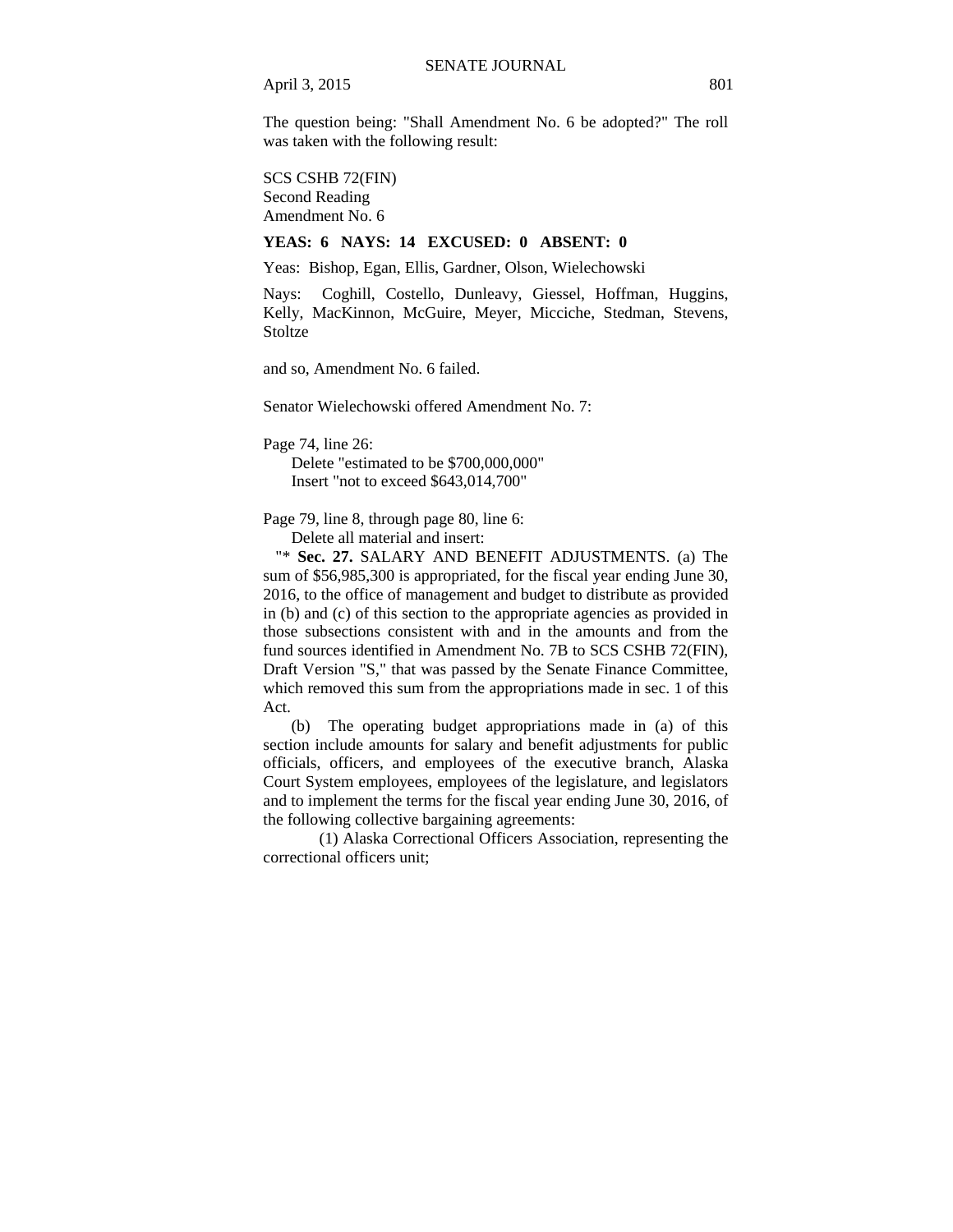(2) Confidential Employees Association, for the confidential unit;

(3) Alaska Public Employees Association, for the supervisory unit;

(4) Alaska State Employees Association, for the general government unit;

(5) Public Safety Employees Association;

(6) Alaska Vocational Technical Center Teachers' Association;

(7) Inlandboatmen's Union of the Pacific, Alaska Region, for the unlicensed marine unit;

(8) International Organization of Masters, Mates, and Pilots, for the masters, mates, and pilots unit;

(9) Marine Engineers' Beneficial Association, representing licensed engineers employed by the Alaska marine highway system.

(c) The operating budget appropriations made to the University of Alaska in (a) of this section include amounts for salary and benefit adjustments for the fiscal year ending June 30, 2016, for university employees who are not members of a collective bargaining unit and to implement the terms for the fiscal year ending June 30, 2016, of the following collective bargaining agreements:

(1) Fairbanks Firefighters Union, IAFF Local 1324;

(2) United Academics - American Association of University Professors, American Federation of Teachers;

(3) United Academic - Adjuncts - American Association of University Professors, American Federation of Teachers;

(4) Alaska Higher Education Crafts and Trades Employees, Local 6070;

(5) University of Alaska Federation of Teachers (UAFT).

(d) If a collective bargaining agreement listed in (b) of this section is not ratified by the membership of the respective collective bargaining unit, the appropriations made in this section applicable to the collective bargaining unit's agreement are reduced proportionately by the amount for the collective bargaining agreement, and the corresponding funding source amounts are reduced accordingly.

(e) If a collective bargaining agreement listed in (c) of this section is not ratified by the membership of the respective collective bargaining unit and approved by the Board of Regents of the University of Alaska, the appropriations made in this section applicable to the collective bargaining unit's agreement are reduced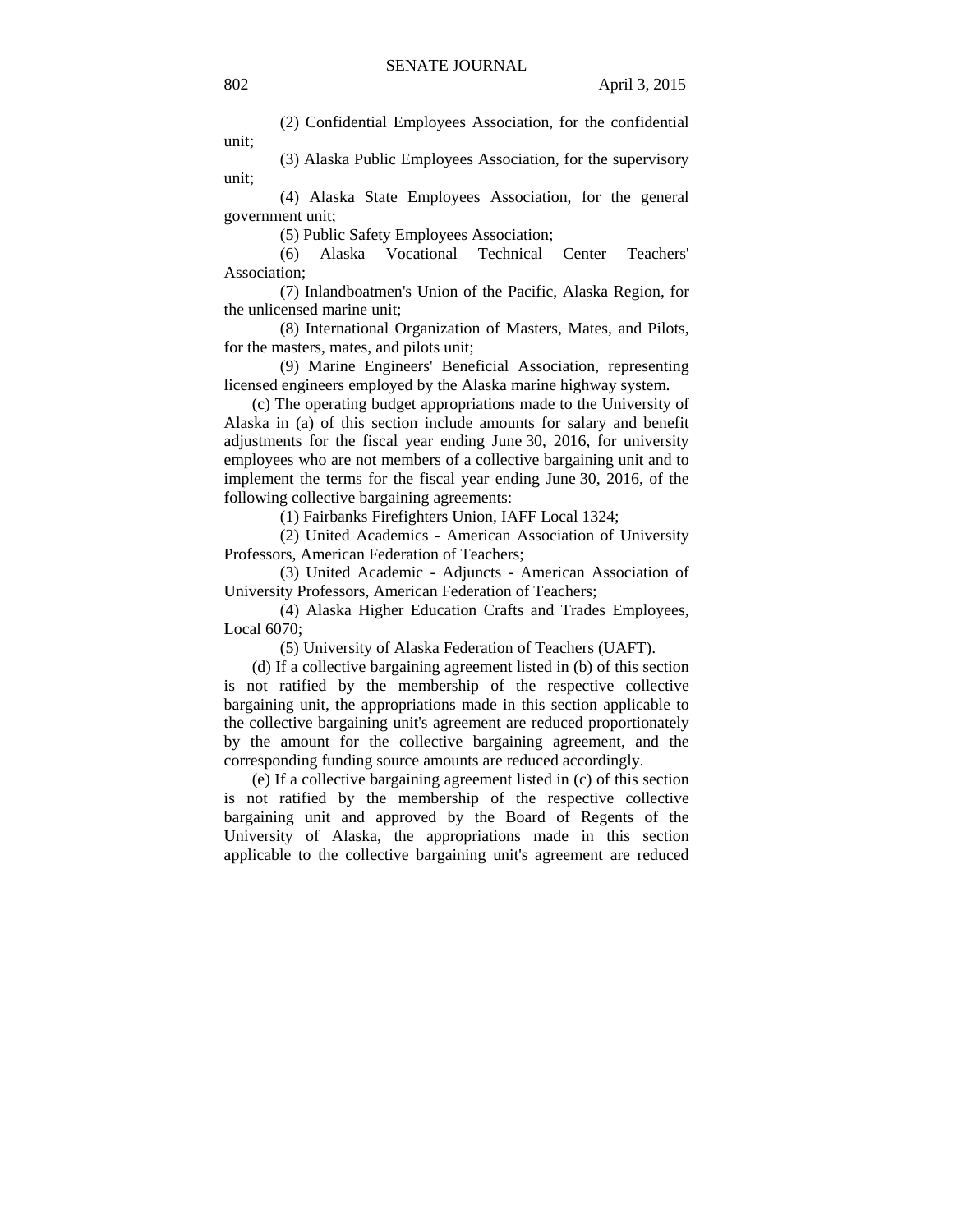proportionately by the amount for the collective bargaining agreement, and the corresponding funding source amounts are reduced accordingly."

Senator Wielechowski moved for the adoption of Amendment No. 7. Objections were heard.

The question being: "Shall Amendment No. 7 be adopted?" The roll was taken with the following result:

SCS CSHB 72(FIN) Second Reading Amendment No. 7

# **YEAS: 5 NAYS: 15 EXCUSED: 0 ABSENT: 0**

Yeas: Egan, Ellis, Gardner, Olson, Wielechowski

Nays: Bishop, Coghill, Costello, Dunleavy, Giessel, Hoffman, Huggins, Kelly, MacKinnon, McGuire, Meyer, Micciche, Stedman, Stevens, Stoltze

and so, Amendment No. 7 failed.

Senator Wielechowski offered Amendment No. 8:

Page 16, line 8:

Delete "**71,601,200**" Insert "**70,993,195**" Delete "**52,111,800**" Insert "**51,503,795**"

Page 16, line 25: Delete "4,227,700" Insert "3,619,695"

Page 35, line 21: Delete "**93,132,700**" in both places Insert "**92,622,962**" in both places

Page 35, line 22: Delete "92,559,300" Insert "92,049,562"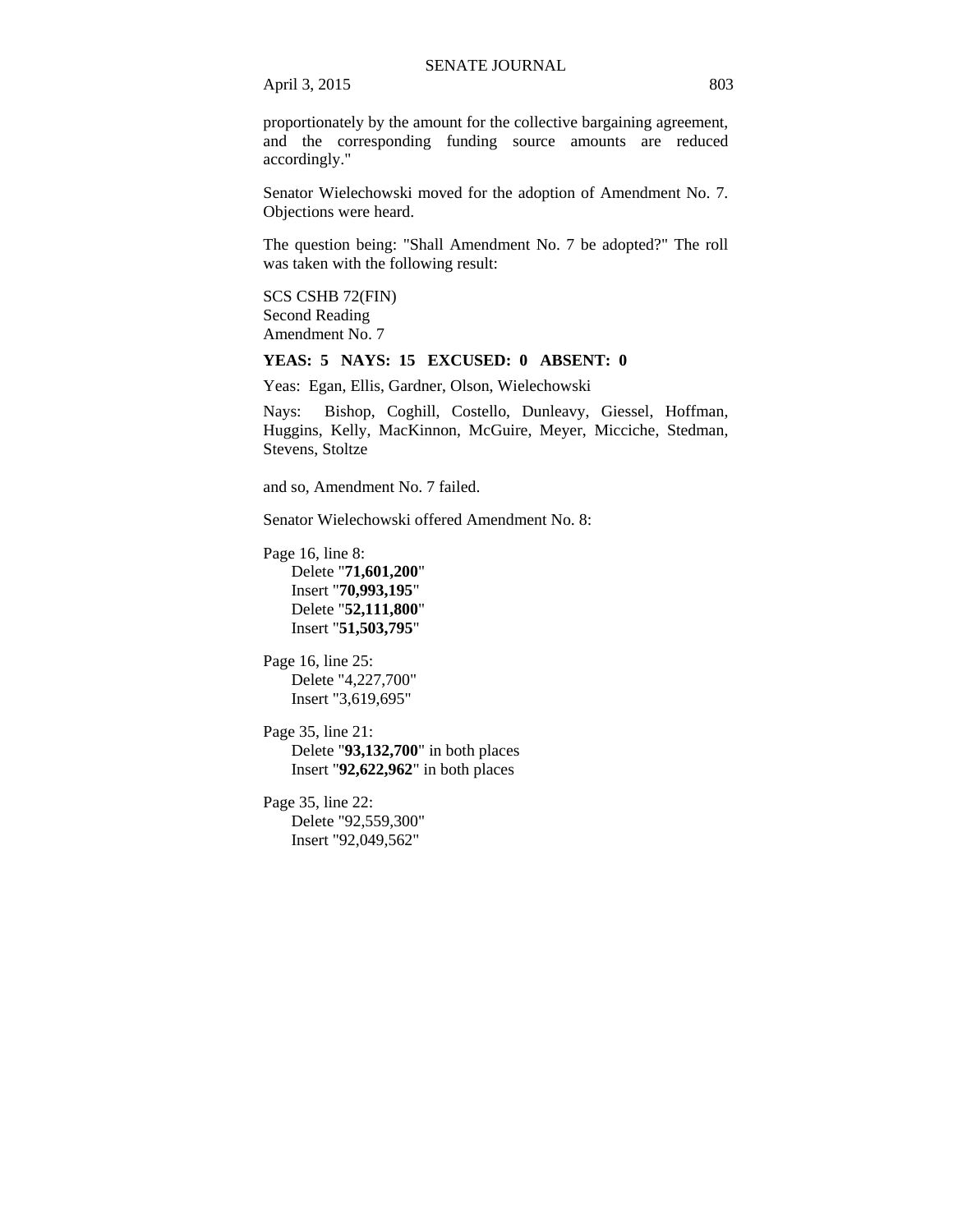Adjust fund sources and totals accordingly.

Senator Wielechowski moved for the adoption of Amendment No. 8. Senator MacKinnon objected.

The question being: "Shall Amendment No. 8 be adopted?" The roll was taken with the following result:

SCS CSHB 72(FIN) Second Reading Amendment No. 8

## **YEAS: 6 NAYS: 14 EXCUSED: 0 ABSENT: 0**

Yeas: Dunleavy, Ellis, Gardner, Olson, Stoltze, Wielechowski

Nays: Bishop, Coghill, Costello, Egan, Giessel, Hoffman, Huggins, Kelly, MacKinnon, McGuire, Meyer, Micciche, Stedman, Stevens

and so, Amendment No. 8 failed.

Senator Wielechowski offered Amendment No. 9:

Page 18, following line 16:

Insert new material to read:

"It is the intent of the legislature that the office of management and budget prepare a report to the legislature, to be delivered to the senate secretary and chief clerk of the house of representatives not later than January 31, 2016, identifying all state employees whose base salaries exceed the salary of the governor. The office of management and budget shall notify the legislature that the report is available."

Senator Wielechowski moved for the adoption of Amendment No. 9. There being no objection, Amendment No. 9 was adopted.

Senators Ellis, Gardner, Wielechowski, Olson, Egan offered Amendment No. 10:

Page 23, line 15: Delete "**1,549,544,300**" Insert "**1,681,893,200**" Delete "**974,311,300**" Insert "**1,106,660,200**"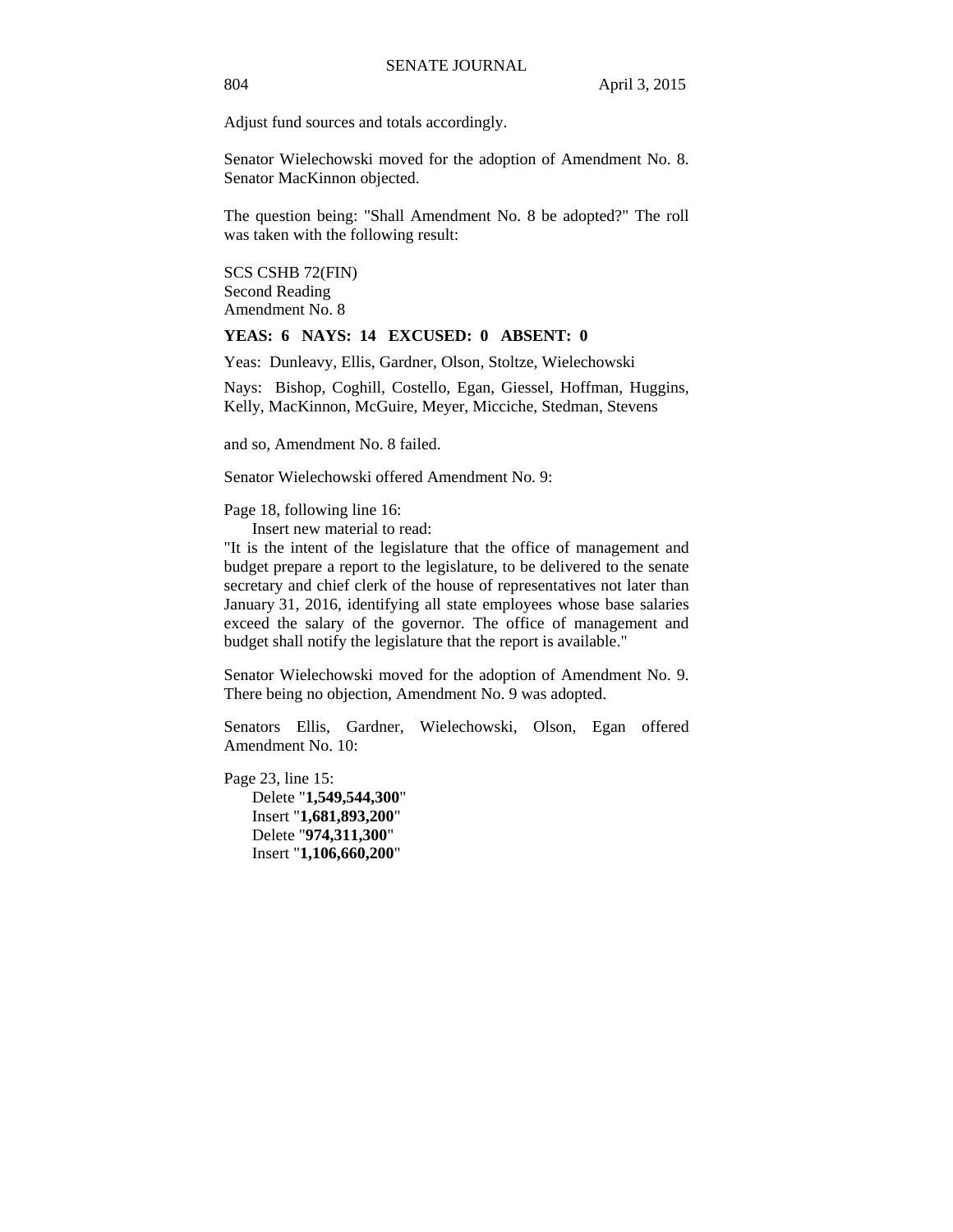Page 23, line 32: Delete "848,357,100" Insert "980,706,000"

Adjust fund sources and totals accordingly.

Senator Ellis moved for the adoption of Amendment No. 10. Senator MacKinnon objected.

Senator Huggins rose to a point of order. President Meyer cautioned the members to proceed in order.

The question being: "Shall Amendment No. 10 be adopted?" The roll was taken with the following result:

SCS CSHB 72(FIN) am S Second Reading Amendment No. 10

# **YEAS: 5 NAYS: 15 EXCUSED: 0 ABSENT: 0**

Yeas: Egan, Ellis, Gardner, Olson, Wielechowski

Nays: Bishop, Coghill, Costello, Dunleavy, Giessel, Hoffman, Huggins, Kelly, MacKinnon, McGuire, Meyer, Micciche, Stedman, Stevens, Stoltze

and so, Amendment No. 10 failed.

Senator Egan offered Amendment No. 11:

Page 5, line 11: Delete "**2,596,100**" Insert "**4,312,100**" Delete "**2,496,100**" Insert "**4,212,100**"

Page 5, line 12: Delete "46,700" Insert "49,900"

Page 5, line 14: Delete "1,336,600" Insert "2,706,900"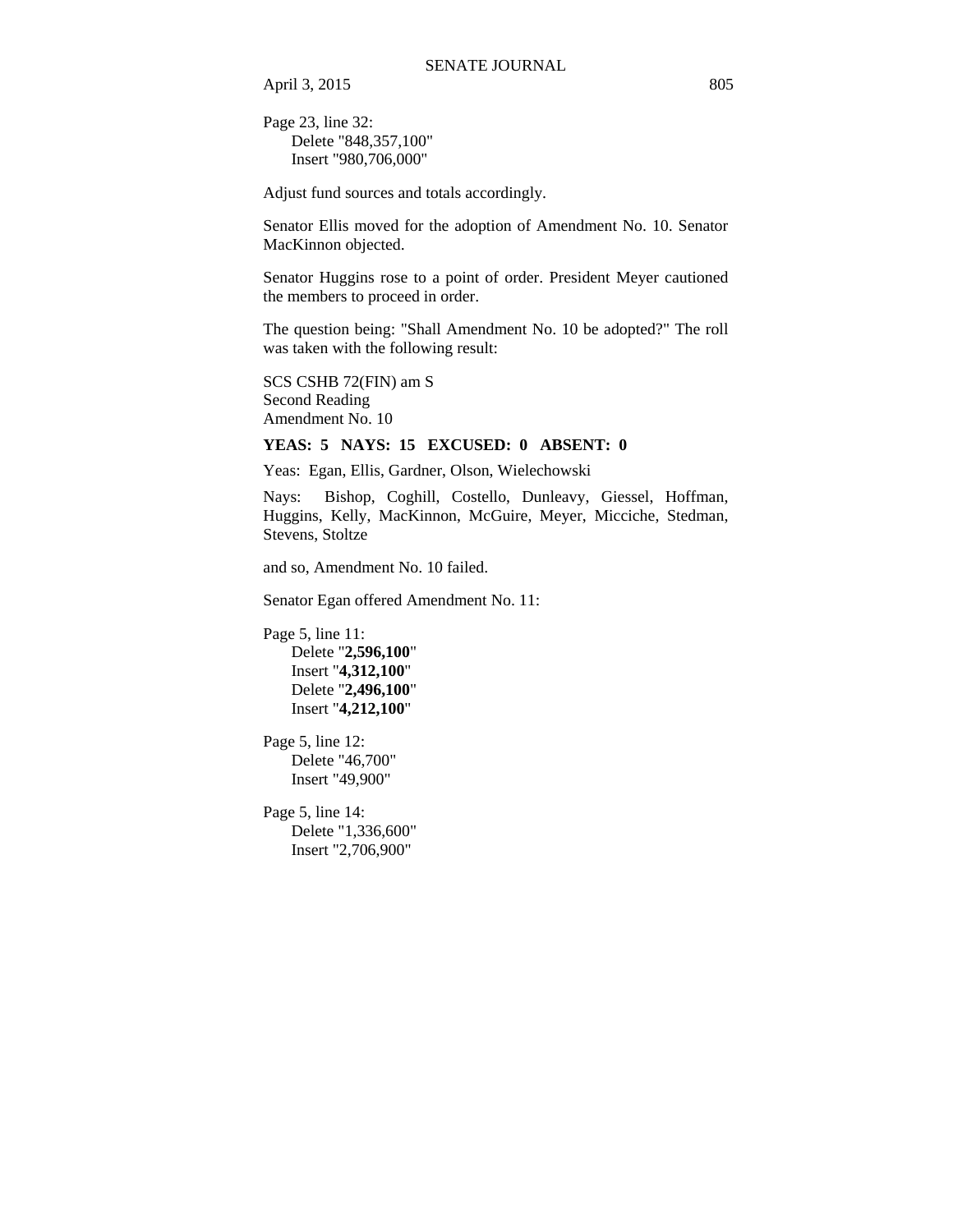Page 5, line 15: Delete "333,300" Insert "675,800"

Adjust fund sources and totals accordingly.

Senator Egan moved for the adoption of Amendment No. 11. Senator Coghill objected.

The question being: "Shall Amendment No. 11 be adopted?" The roll was taken with the following result:

SCS CSHB 72(FIN) am S Second Reading Amendment No. 11

## **YEAS: 6 NAYS: 14 EXCUSED: 0 ABSENT: 0**

Yeas: Egan, Ellis, Gardner, Olson, Stedman, Wielechowski

Nays: Bishop, Coghill, Costello, Dunleavy, Giessel, Hoffman, Huggins, Kelly, MacKinnon, McGuire, Meyer, Micciche, Stevens, Stoltze

and so, Amendment No. 11 failed.

Senators Gardner, Wielechowski, Ellis offered Amendment No. 12:

Page 32, line 9: Delete "**128,572,700**" Insert "**129,072,700**" Delete "**117,158,100**" Insert "**117,658,100**"

Page 32, line 23: Delete "65,214,300" Insert "65,714,300"

Page 33, line 11: Delete "**16,722,700**" Insert "**17,222,700**" Delete "**12,225,800**" Insert "**12,725,800**"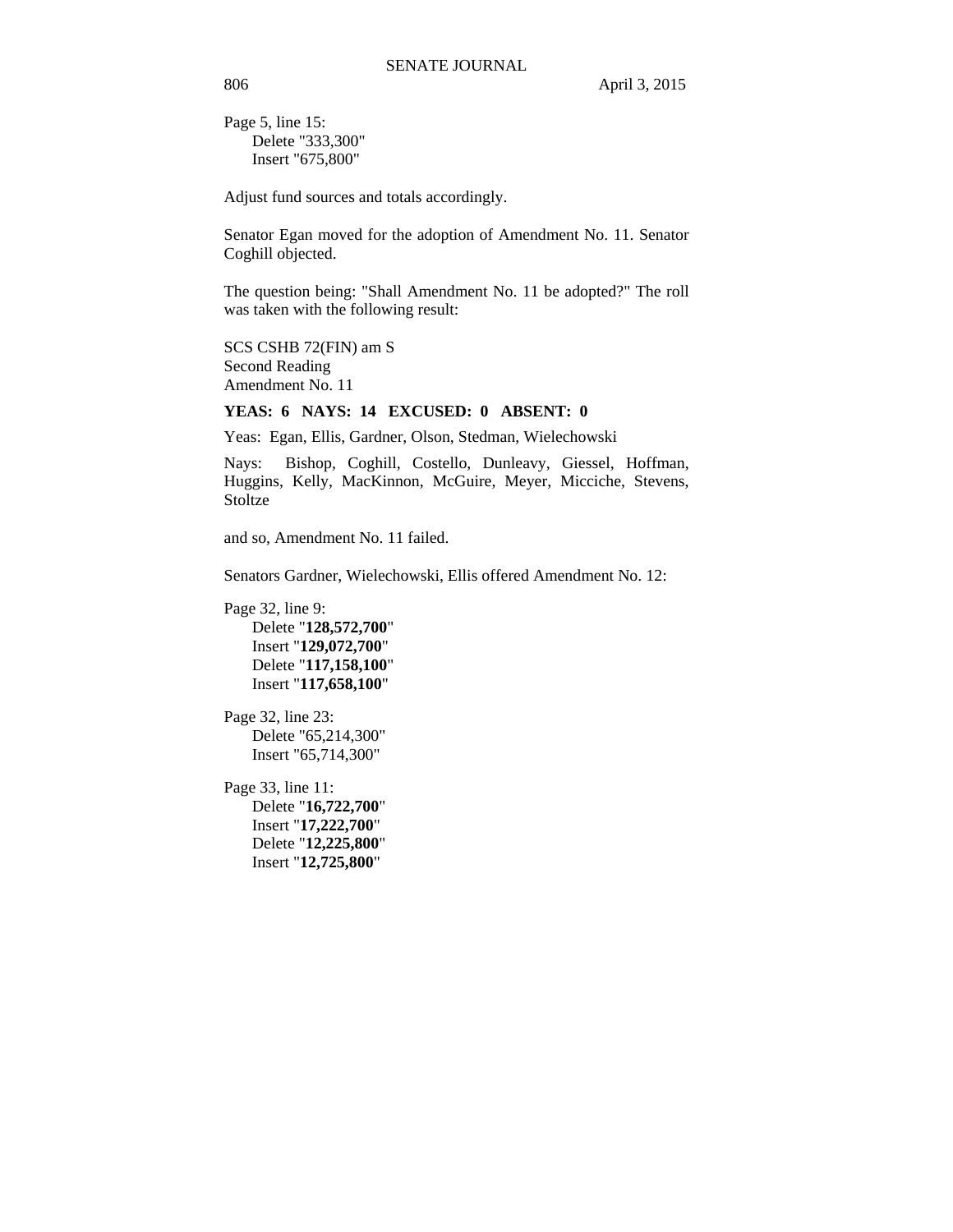Page 33, line 13: Delete "16,722,700" Insert "17,222,700"

Adjust fund sources and totals accordingly.

Senator Gardner moved for the adoption of Amendment No. 12. Senator MacKinnon objected.

The question being: "Shall Amendment No. 12 be adopted?" The roll was taken with the following result:

SCS CSHB 72(FIN) am S Second Reading Amendment No. 12

#### **YEAS: 5 NAYS: 15 EXCUSED: 0 ABSENT: 0**

Yeas: Egan, Ellis, Gardner, Olson, Wielechowski

Nays: Bishop, Coghill, Costello, Dunleavy, Giessel, Hoffman, Huggins, Kelly, MacKinnon, McGuire, Meyer, Micciche, Stedman, Stevens, Stoltze

and so, Amendment No. 12 failed.

Senator Egan offered Amendment No. 13:

Page 30, line 23: Delete "**70,660,400**" Insert "**70,868,600**"

Delete "**53,091,300**" Insert "**53,299,500**"

Page 30, line 26: Delete "5,345,000" Insert "5,553,200"

Adjust fund sources and totals accordingly.

Senator Egan moved for the adoption of Amendment No. 13. Senator MacKinnon objected.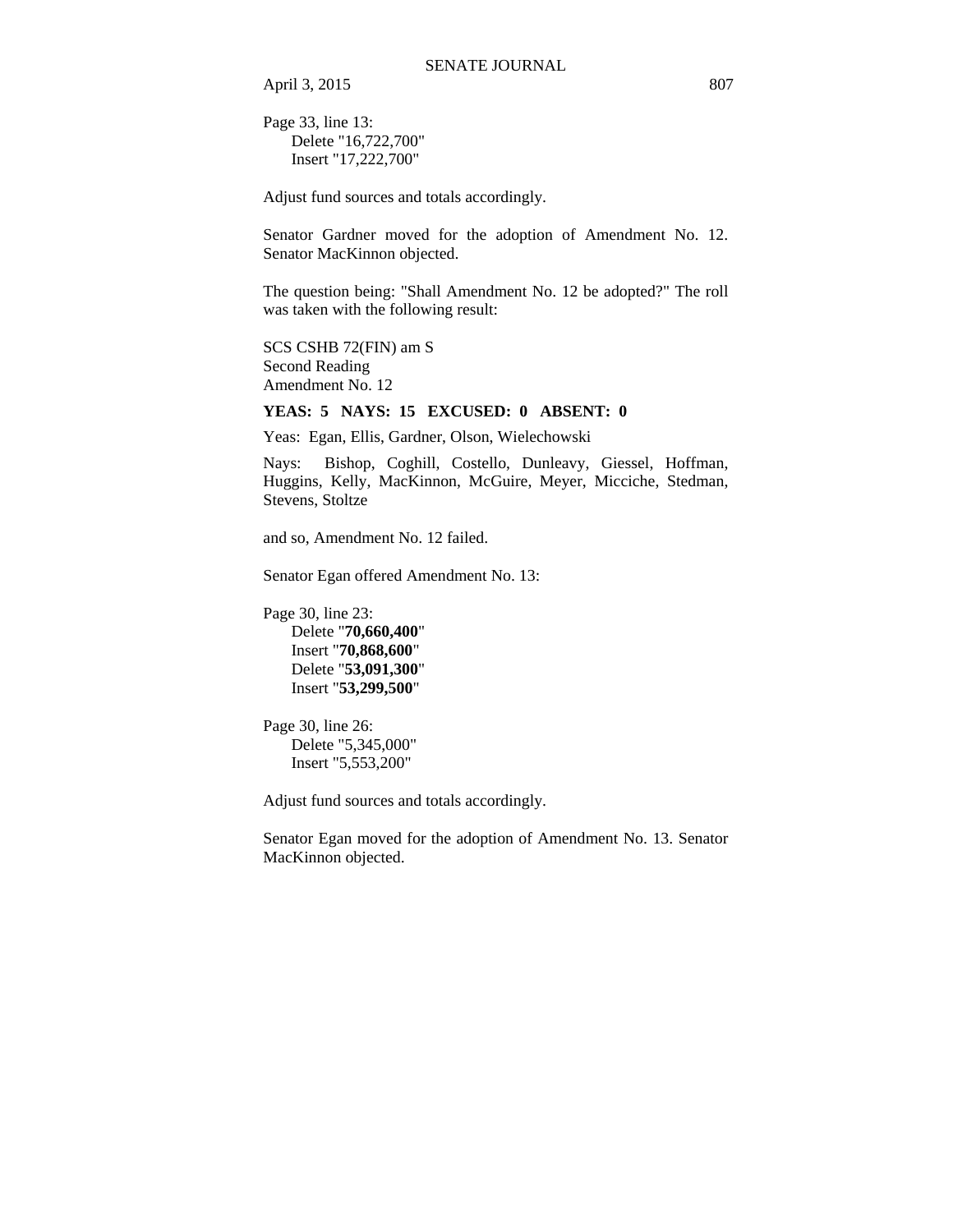The question being: "Shall Amendment No. 13 be adopted?" The roll was taken with the following result:

SCS CSHB 72(FIN) am S Second Reading Amendment No. 13

### **YEAS: 5 NAYS: 15 EXCUSED: 0 ABSENT: 0**

Yeas: Egan, Ellis, Gardner, Olson, Wielechowski

Nays: Bishop, Coghill, Costello, Dunleavy, Giessel, Hoffman, Huggins, Kelly, MacKinnon, McGuire, Meyer, Micciche, Stedman, Stevens, Stoltze

and so, Amendment No. 13 failed.

Senator Wielechowski offered Amendment No. 14:

Page 31, line 10: Delete "**7,101,900**" Insert "**5,101,900**" Delete "**5,964,700**" Insert "**3,964,700**"

Page 31, line 14: Delete "2,533,800" Insert "533,800"

Adjust fund sources and totals accordingly.

Senator Wielechowski moved for the adoption of Amendment No. 14. Senator MacKinnon objected.

The question being: "Shall Amendment No. 14 be adopted?" The roll was taken with the following result:

SCS CSHB 72(FIN) am S Second Reading Amendment No. 14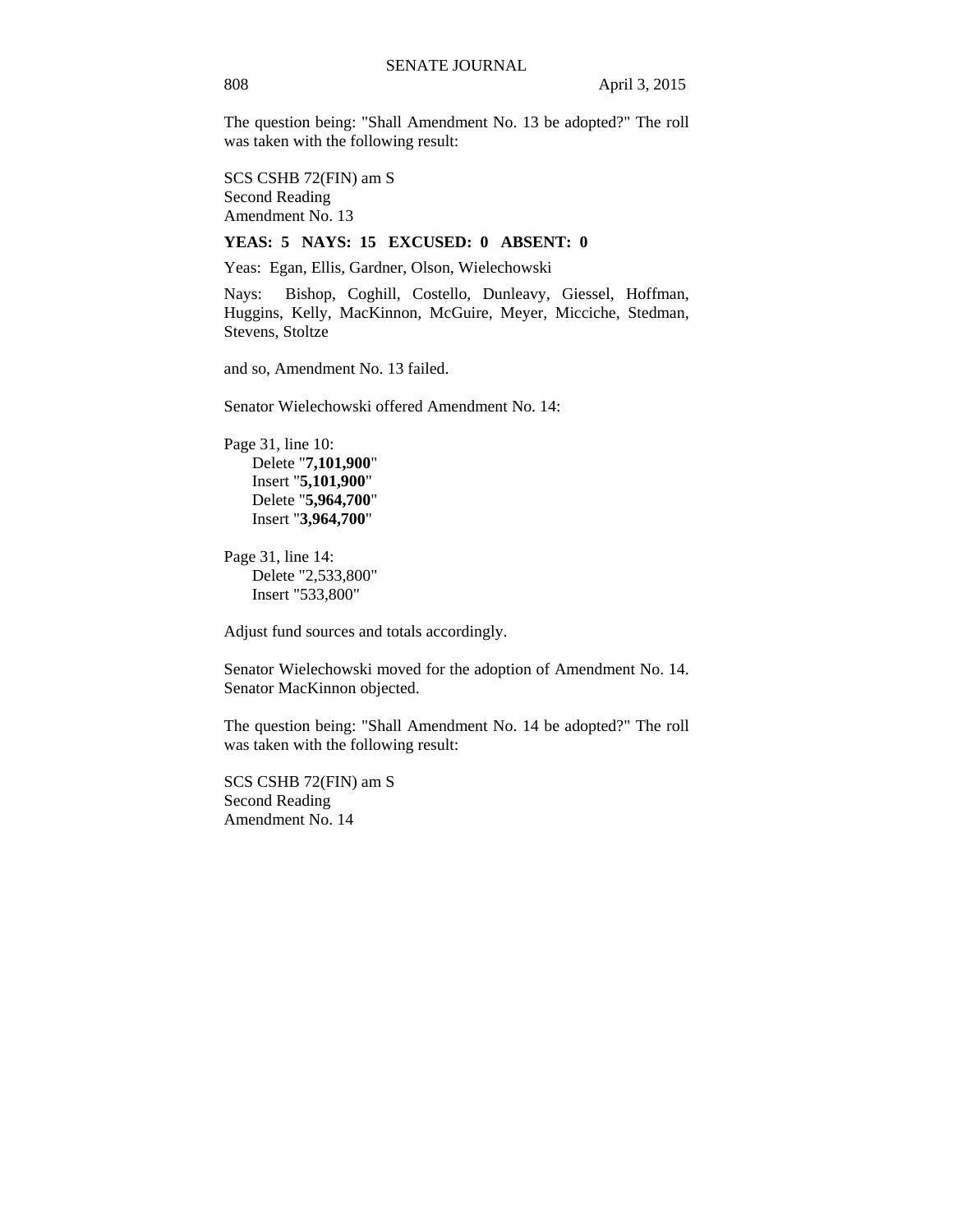## **YEAS: 5 NAYS: 15 EXCUSED: 0 ABSENT: 0**

Yeas: Egan, Ellis, Gardner, Olson, Wielechowski

Nays: Bishop, Coghill, Costello, Dunleavy, Giessel, Hoffman, Huggins, Kelly, MacKinnon, McGuire, Meyer, Micciche, Stedman, Stevens, Stoltze

and so, Amendment No. 14 failed.

Senator Wielechowski offered Amendment No. 15:

Page 57, following line 10:

Insert a new subsection to read:

"(c) It is the intent of the legislature that, notwithstanding AS 43.55.024, the Department of Revenue not pay a producer a tax credit in the amount specified in this subsection for each barrel of oil taxable under AS 43.55.011(e) that does not meet any of the criteria in AS 43.55.160(f) or (g) and that is produced during a calendar year after December 31, 2013, from a lease or property within a unit or nonunitized reservoir that has cumulatively produced 400,000,000 barrels of oil by the close of the most recent calendar year and from which the average daily production of oil from the unit or nonunitized reservoir during the most recent calendar year exceeded 20,000 barrels. The amount of the tax credit for a barrel of taxable oil subject to this subsection produced during a month of the calendar year is

(1) \$8 for each barrel of taxable oil if the average gross value at the point of production for the month is less than \$80 a barrel;

(2) \$7 for each barrel of taxable oil if the average gross value at the point of production for the month is greater than or equal to \$80 a barrel, but less than \$90 a barrel;

(3) \$6 for each barrel of taxable oil if the average gross value at the point of production for the month is greater than or equal to \$90 a barrel, but less than \$100 a barrel;

(4) \$5 for each barrel of taxable oil if the average gross value at the point of production for the month is greater than or equal to \$100 a barrel, but less than \$110 a barrel;

(5) \$4 for each barrel of taxable oil if the average gross value at the point of production for the month is greater than or equal to \$110 a barrel, but less than \$120 a barrel;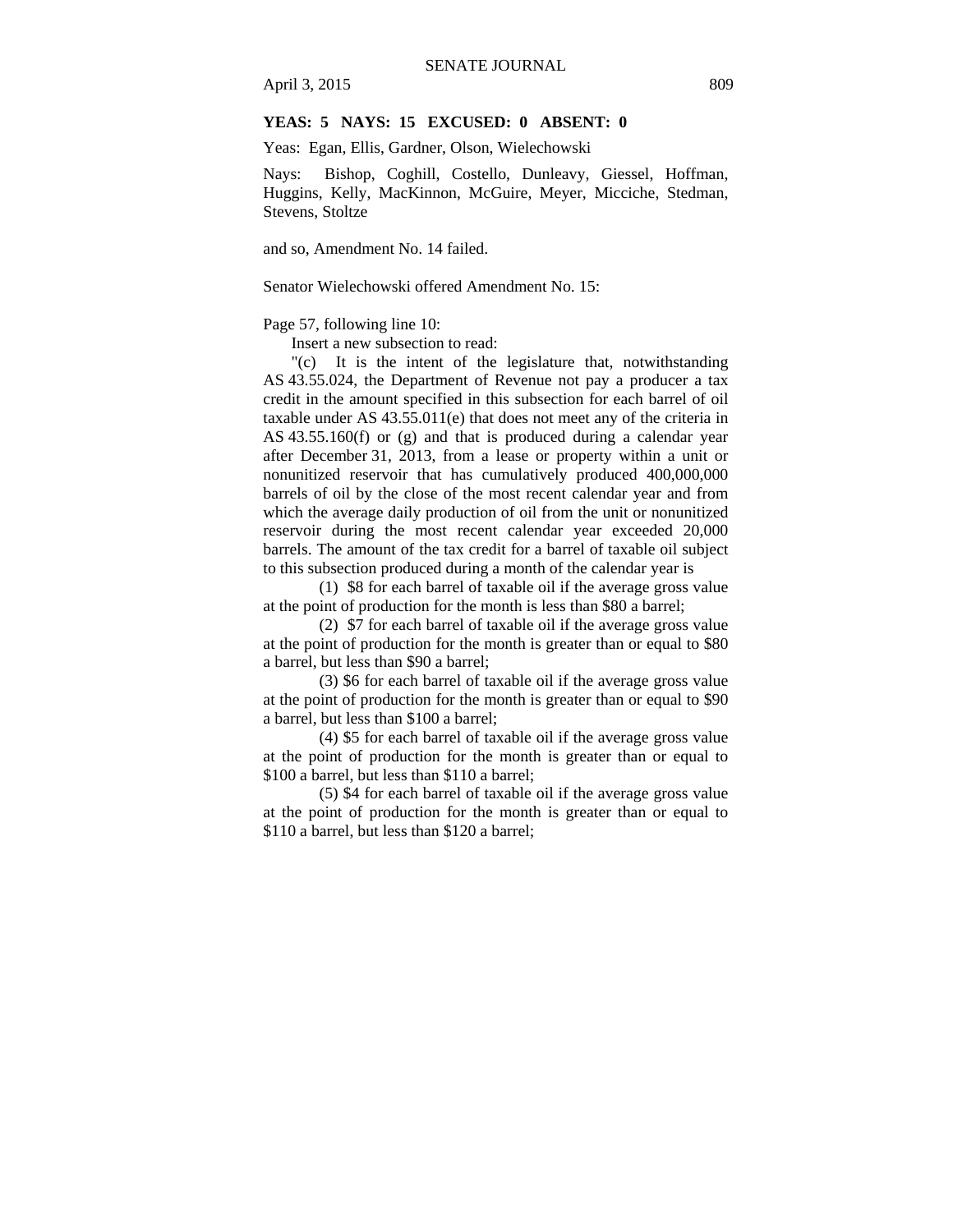(6) \$3 for each barrel of taxable oil if the average gross value at the point of production for the month is greater than or equal to \$120 a barrel, but less than \$130 a barrel;

(7) \$2 for each barrel of taxable oil if the average gross value at the point of production for the month is greater than or equal to \$130 a barrel, but less than \$140 a barrel;

(8) \$1 for each barrel of taxable oil if the average gross value at the point of production for the month is greater than or equal to \$140 a barrel, but less than \$150 a barrel."

Senator Wielechowski moved for the adoption of Amendment No. 15. Senator Kelly objected.

The question being: "Shall Amendment No. 15 be adopted?" The roll was taken with the following result:

SCS CSHB 72(FIN) am S Second Reading Amendment No. 15

#### **YEAS: 5 NAYS: 14 EXCUSED: 0 ABSENT: 1**

Yeas: Egan, Ellis, Gardner, Olson, Wielechowski

Nays: Bishop, Coghill, Costello, Dunleavy, Giessel, Hoffman, Huggins, Kelly, MacKinnon, Meyer, Micciche, Stedman, Stevens, **Stoltze** 

Absent: McGuire

and so, Amendment No. 15 failed.

Senator Egan offered Amendment No. 16:

Page 80, following line 19:

Insert a new subsection to read:

"(b) The amount necessary to pay the first seven ports of call their share of the tax collected under AS 43.52.220 in calendar year 2015 according to AS  $43.52.230(b)$ , estimated to be \$15,500,000, is appropriated from the commercial vessel passenger tax account (AS 43.52.230(a)) to the Department of Revenue for payment to the ports of call for the fiscal year ending June 30, 2016."

Reletter the following subsection accordingly.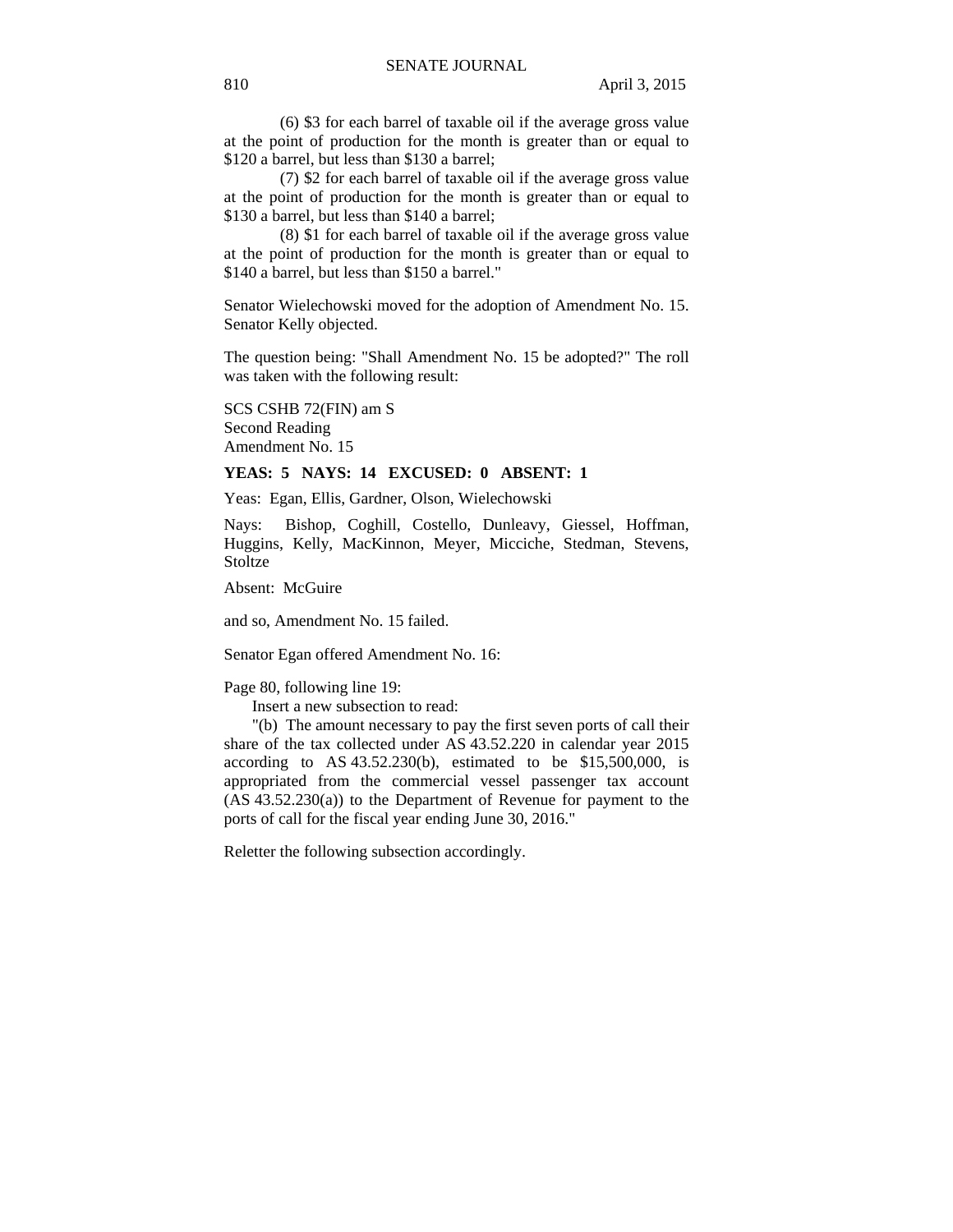Senator Egan moved for the adoption of Amendment No. 16. Senator MacKinnon objected.

The question being: "Shall Amendment No. 16 be adopted?" The roll was taken with the following result:

SCS CSHB 72(FIN) am S Second Reading Amendment No. 16

#### **YEAS: 5 NAYS: 15 EXCUSED: 0 ABSENT: 0**

Yeas: Egan, Ellis, Gardner, Stedman, Wielechowski

Nays: Bishop, Coghill, Costello, Dunleavy, Giessel, Hoffman, Huggins, Kelly, MacKinnon, McGuire, Meyer, Micciche, Olson, Stevens, Stoltze

and so, Amendment No. 16 failed.

Senator Wielechowski offered Amendment No. 17:

Page 35, line 21: Delete "**93,132,700**" in both places Insert "**92,104,100**" in both places

Page 35, line 22: Delete "92,559,300" Insert "91,530,700"

Adjust fund sources and totals accordingly.

Senator Wielechowski moved for the adoption of Amendment No. 17. Senator MacKinnon objected.

The question being: "Shall Amendment No. 17 be adopted?" The roll was taken with the following result:

SCS CSHB 72(FIN) am S Second Reading Amendment No. 17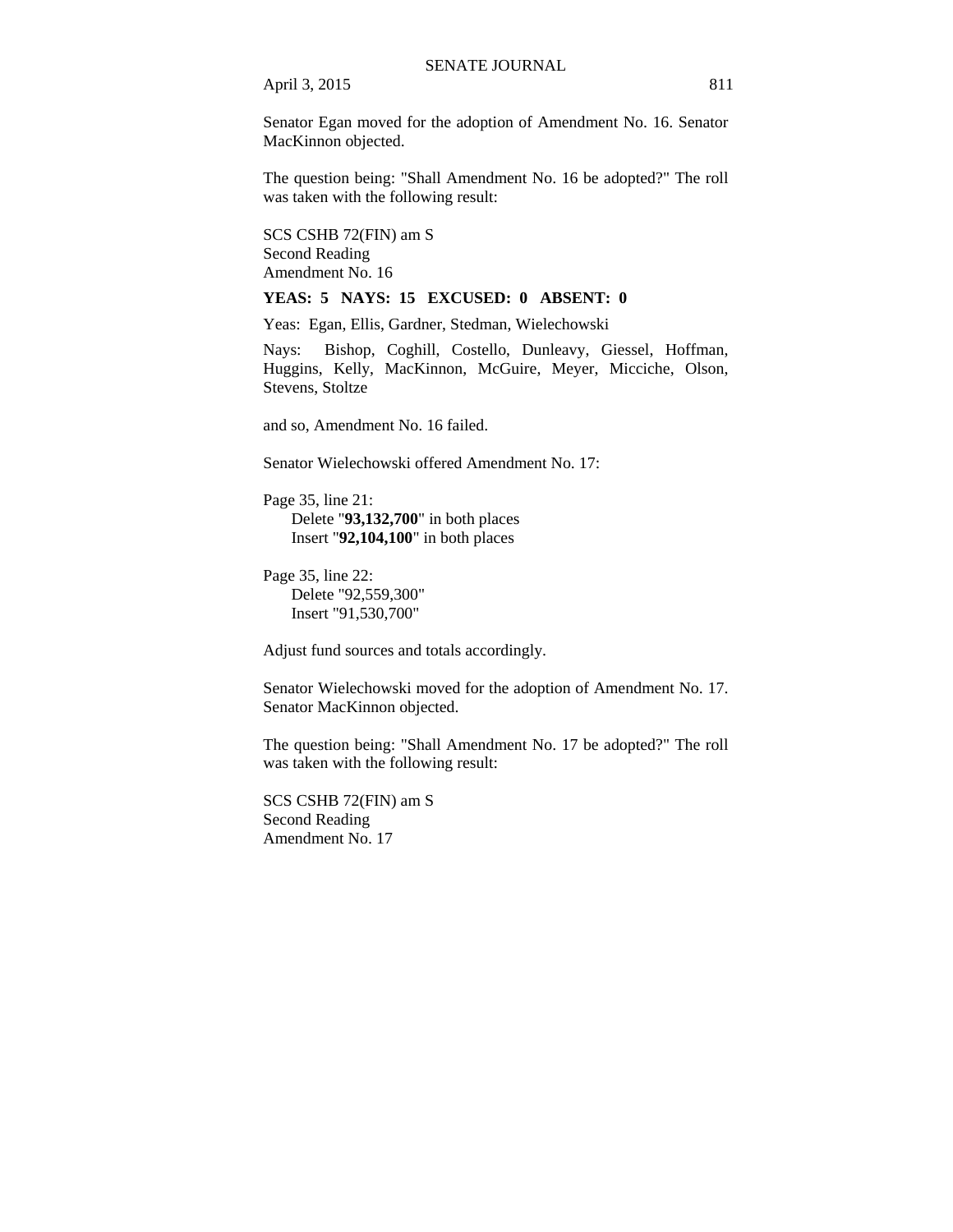# **YEAS: 5 NAYS: 15 EXCUSED: 0 ABSENT: 0**

Yeas: Egan, Ellis, Gardner, Olson, Wielechowski

Nays: Bishop, Coghill, Costello, Dunleavy, Giessel, Hoffman, Huggins, Kelly, MacKinnon, McGuire, Meyer, Micciche, Stedman, Stevens, Stoltze

and so, Amendment No. 17 failed.

Senator Wielechowski offered Amendment No. 18:

Page 24, line 10: Delete "**12,705,700**" in both places Insert "**12,266,100**" in both places

Page 24, lines 12 - 13: Delete all material.

Adjust fund sources and totals accordingly.

Senator Wielechowski moved for the adoption of Amendment No. 18. Senator Coghill objected.

Senator Wielechowski moved and asked unanimous consent for the adoption of the following amendment to Amendment No. 18.

Page 1, lines 1-6 Delete all material and insert:

> "Page 24, lines 27 - 28: Delete all material."

Without objection, Amendment No. 18 was amended.

The question being: "Shall Amendment No. 18 as amended be adopted?" The roll was taken with the following result:

SCS CSHB 72(FIN) am S Second Reading Amendment No. 18 as amended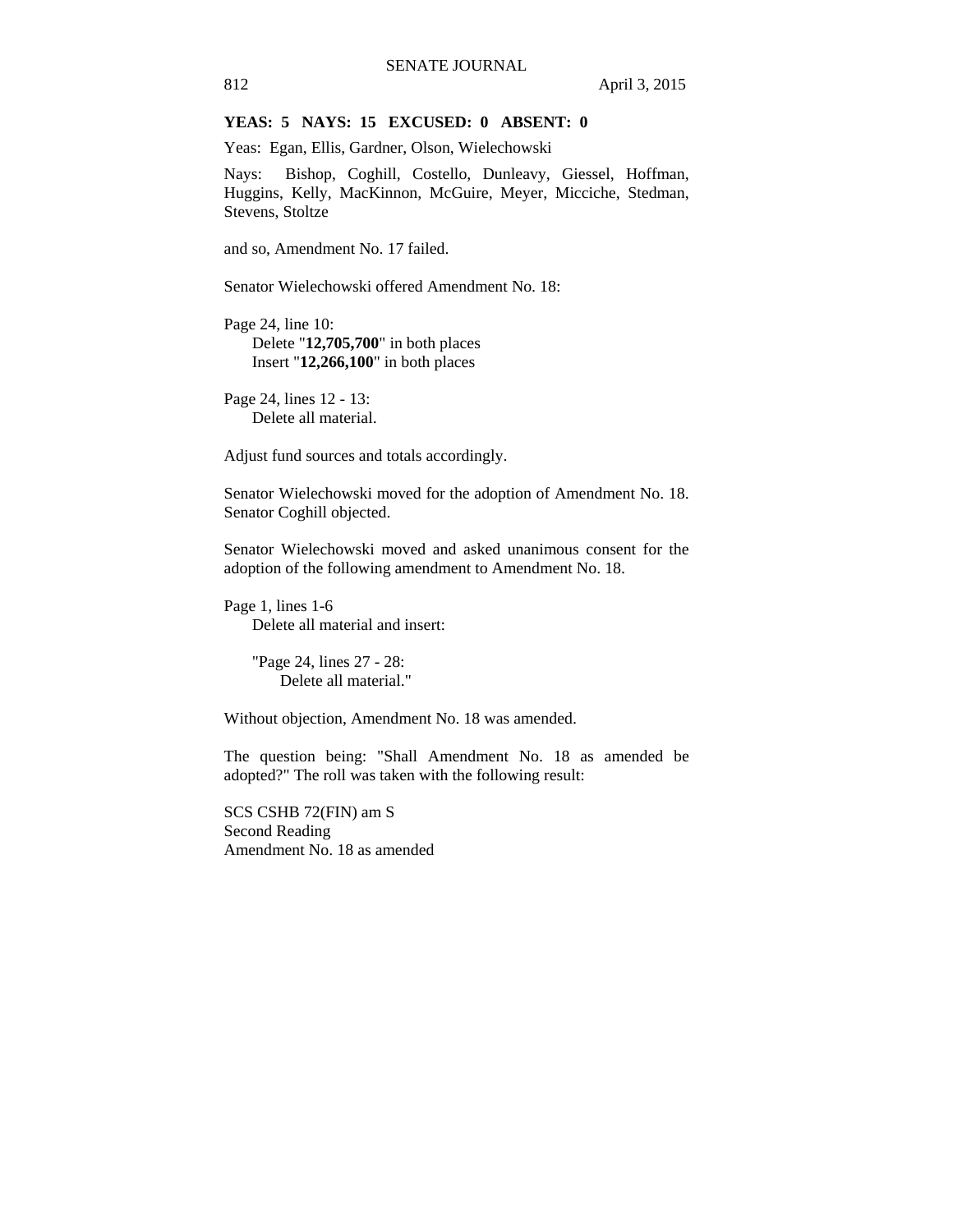## **YEAS: 5 NAYS: 15 EXCUSED: 0 ABSENT: 0**

Yeas: Egan, Ellis, Gardner, Olson, Wielechowski

Nays: Bishop, Coghill, Costello, Dunleavy, Giessel, Hoffman, Huggins, Kelly, MacKinnon, McGuire, Meyer, Micciche, Stedman, Stevens, Stoltze

and so, Amendment No. 18 as amended failed.

Senator Wielechowski offered Amendment No. 19:

Page 74, line 26: Delete "estimated to be \$700,000,000" Insert "not to exceed \$400,000,000"

Senator Wielechowski moved for the adoption of Amendment No. 19. Senator Kelly objected.

The question being: "Shall Amendment No. 19 be adopted?" The roll was taken with the following result:

SCS CSHB 72(FIN) am S Second Reading Amendment No. 19

#### **YEAS: 4 NAYS: 16 EXCUSED: 0 ABSENT: 0**

Yeas: Egan, Ellis, Gardner, Wielechowski

Nays: Bishop, Coghill, Costello, Dunleavy, Giessel, Hoffman, Huggins, Kelly, MacKinnon, McGuire, Meyer, Micciche, Olson, Stedman, Stevens, Stoltze

and so, Amendment No. 19 failed.

Senator Wielechowski offered Amendment No. 20:

Page 57, following line 10:

Insert a new subsection to read:

"(c) It is the intent of the legislature that, notwithstanding AS 43.20.053 and AS 43.55.028, the Department of Revenue may not pay refunds or make payments claimed in an amount exceeding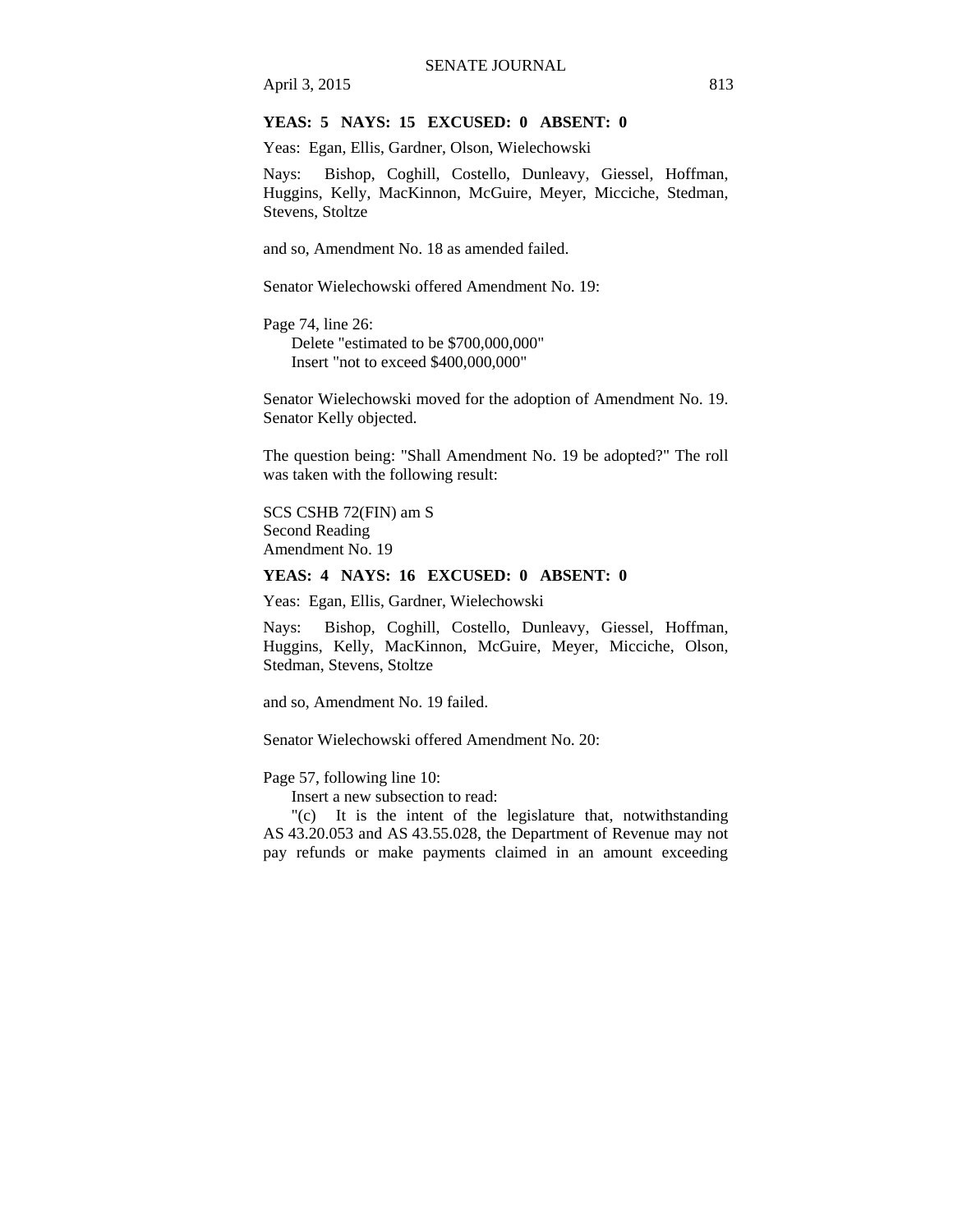\$2,500,000 for each in-state refinery for which qualified expenditures are incurred under AS 43.20.053(a) for the fiscal year ending June 30, 2016."

Senator Wielechowski moved for the adoption of Amendment No. 20. Objections were heard.

The question being: "Shall Amendment No. 20 be adopted?" The roll was taken with the following result:

SCS CSHB 72(FIN) am S Second Reading Amendment No. 20

#### **YEAS: 4 NAYS: 16 EXCUSED: 0 ABSENT: 0**

Yeas: Egan, Ellis, Gardner, Wielechowski

Nays: Bishop, Coghill, Costello, Dunleavy, Giessel, Hoffman, Huggins, Kelly, MacKinnon, McGuire, Meyer, Micciche, Olson, Stedman, Stevens, Stoltze

and so, Amendment No. 20 failed.

Senator Wielechowski offered Amendment No. 21:

Page 78, following line 26:

Insert a new subsection to read:

"(*l*) The sum of \$1,000,000,000 is appropriated from the budget reserve fund (AS 37.05.540) to the Alaska permanent fund (art. IX, sec. 15, Constitution of the State of Alaska)."

Senator Wielechowski moved for the adoption of Amendment No. 21. Senator Kelly objected.

The question being: "Shall Amendment No. 21 be adopted?" The roll was taken with the following result:

SCS CSHB 72(FIN) am S Second Reading Amendment No. 21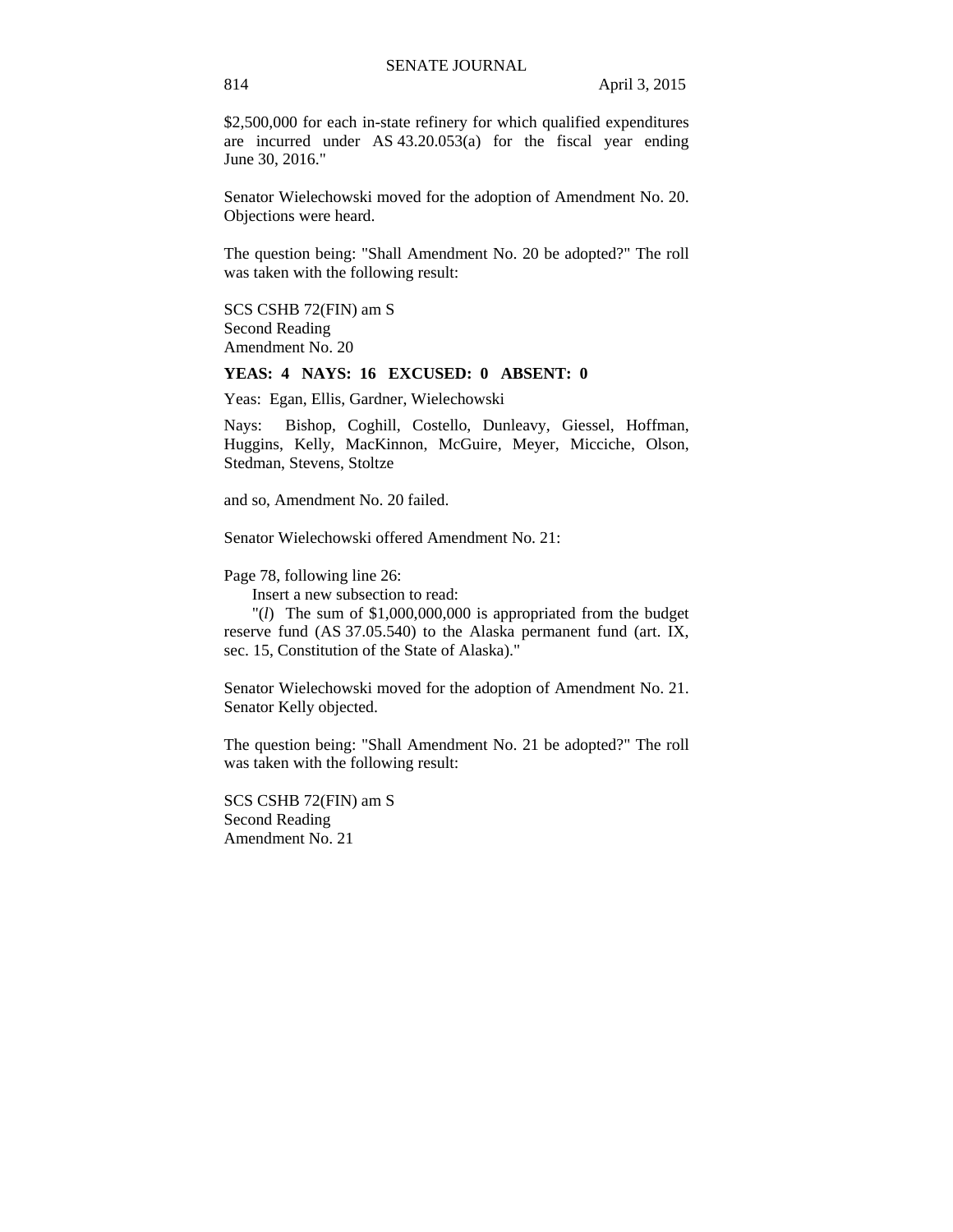## **YEAS: 3 NAYS: 17 EXCUSED: 0 ABSENT: 0**

Yeas: Ellis, Gardner, Wielechowski

Nays: Bishop, Coghill, Costello, Dunleavy, Egan, Giessel, Hoffman, Huggins, Kelly, MacKinnon, McGuire, Meyer, Micciche, Olson, Stedman, Stevens, Stoltze

and so, Amendment No. 21 failed.

Senators Wielechowski, Ellis, Olson offered Amendment No. 22:

Page 20, line 28: Delete "**316,155,000**" Insert "**321,174,600**" Delete "**169,341,600**" Insert "**174,361,200**"

Page 21, line 4: Delete "17,229,300" Insert "22,248,900"

Adjust fund sources and totals accordingly.

Senator Wielechowski moved for the adoption of Amendment No. 22. Senator Kelly objected.

The question being: "Shall Amendment No. 22 be adopted?" The roll was taken with the following result:

SCS CSHB 72(FIN) am S Second Reading Amendment No. 22

#### **YEAS: 6 NAYS: 14 EXCUSED: 0 ABSENT: 0**

Yeas: Egan, Ellis, Gardner, Olson, Stedman, Wielechowski

Nays: Bishop, Coghill, Costello, Dunleavy, Giessel, Hoffman, Huggins, Kelly, MacKinnon, McGuire, Meyer, Micciche, Stevens, **Stoltze** 

and so, Amendment No. 22 failed.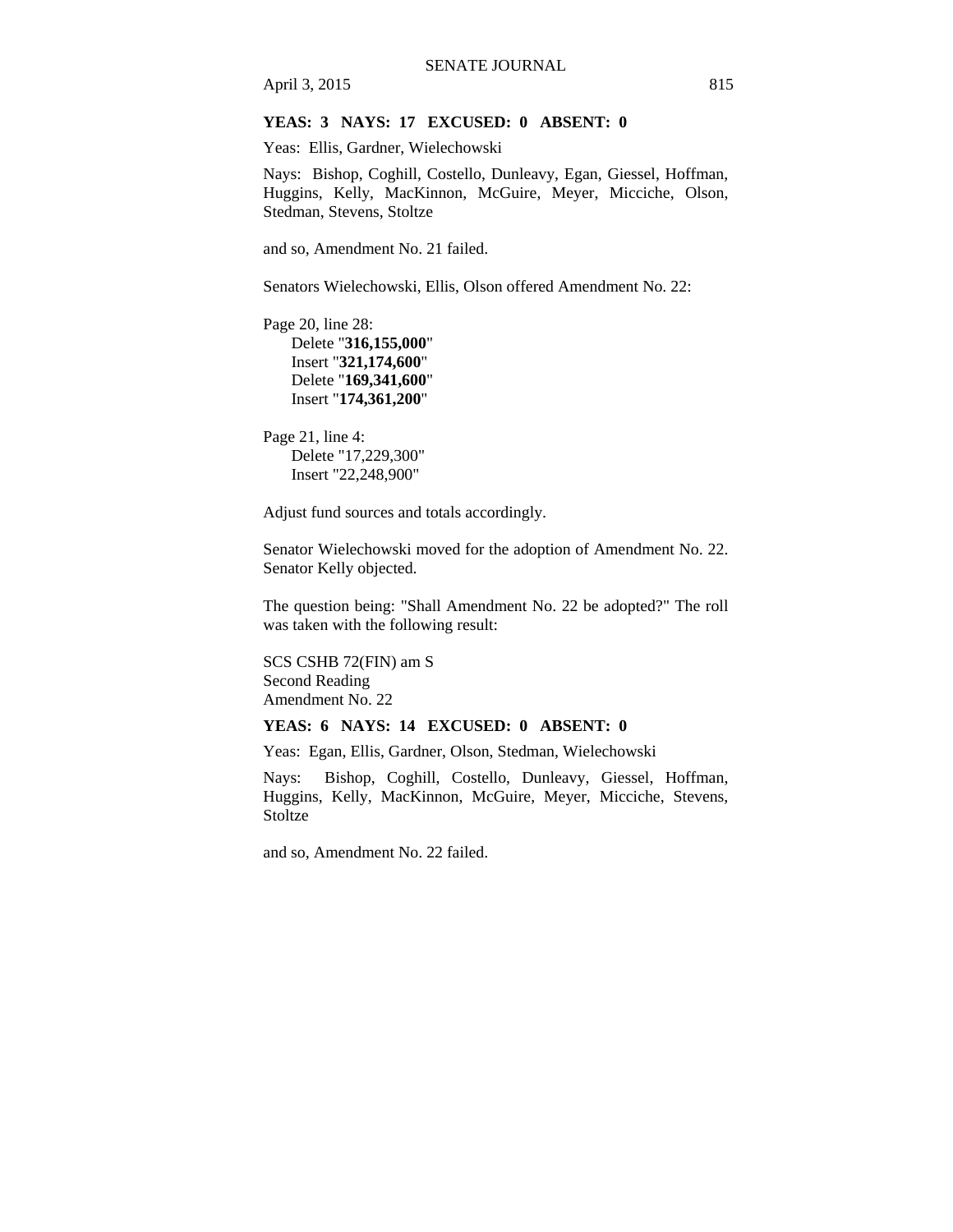Senators MacKinnon, Kelly, Dunleavy, Micciche, Hoffman, Bishop, Olson offered Amendment No. 23:

Page 40, following line 12:

Insert new material to read:

"It is the intent of the legislature that the Department of Transportation and Public Facilities explore options for providing adequate ferry service operations to communities at the lowest expense to the state and report to the legislature not later than February 1, 2016."

Senator MacKinnon moved for the adoption of Amendment No. 23. There being no objection, Amendment No. 23 was adopted.

Senator Kelly offered Amendment No. 24:

Page 42, line 17: Delete "**30,335,800**" Insert "**28,563,000**" Delete "**30,285,800**" Insert "**28,513,000**"

Page 42, line 30: Delete "3,837,000" Insert "2,064,200"

Adjust fund sources and totals accordingly.

Senator Kelly moved for the adoption of Amendment No. 24. Senator Gardner objected, then withdrew her objection. There being no further objection, Amendment No. 24 was adopted.

Senator Coghill moved and asked unanimous consent that the bill be considered engrossed, advanced to third reading and placed on final passage. Without objection, it was so ordered.

SENATE CS FOR CS FOR HOUSE BILL NO. 72(FIN) am S was read the third time.

Senator Gardner called the Senate.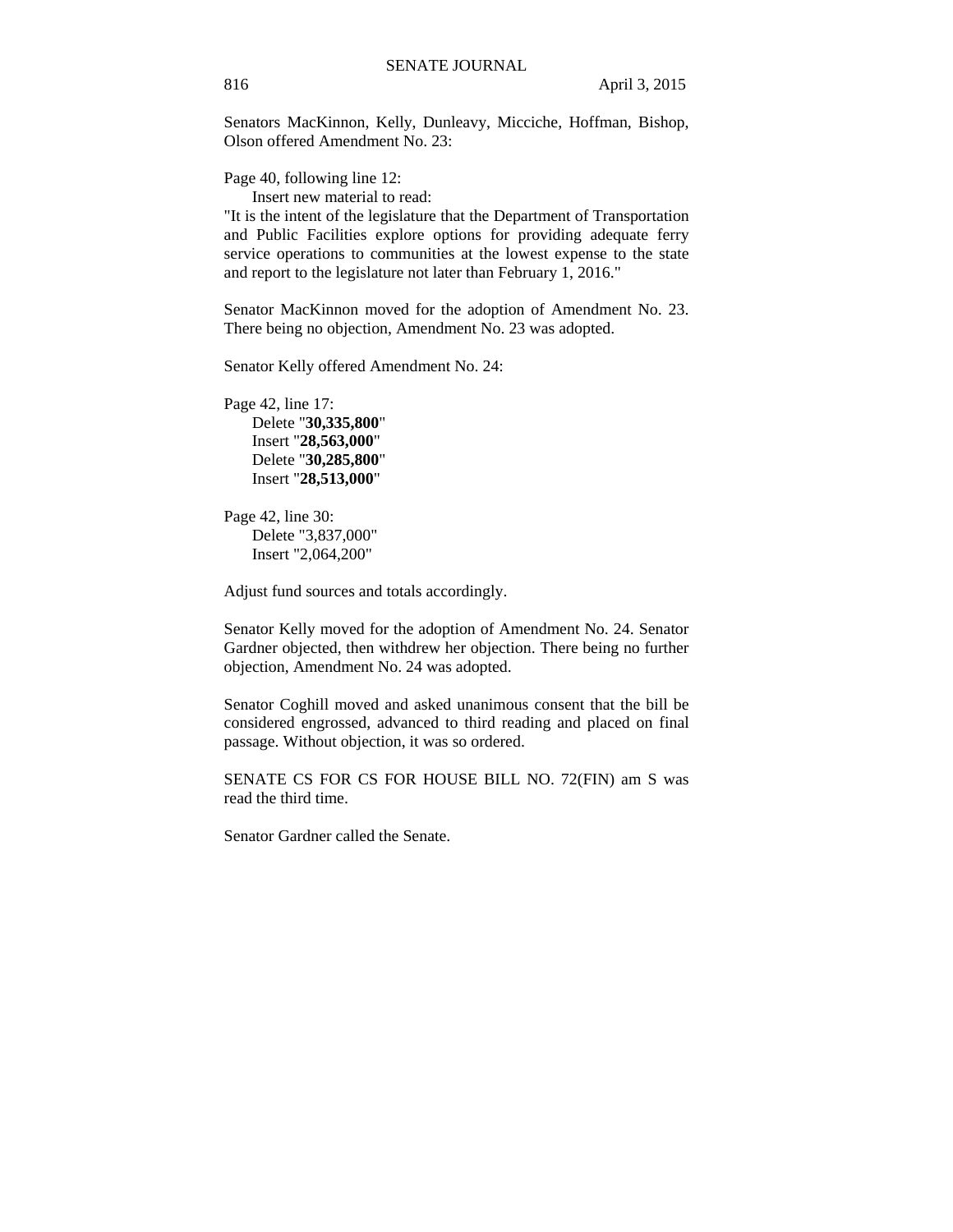Senator MacKinnon moved and asked unanimous consent to abstain from voting due to a conflict of interest. Senator Kelly objected and Senator MacKinnon was required to vote.

The question being: "Shall SENATE CS FOR CS FOR HOUSE BILL NO. 72(FIN) am S "An Act making appropriations for the operating and loan program expenses of state government and for certain programs and capitalizing funds; amending appropriations; and providing for an effective date" pass the Senate?" The roll was taken with the following result:

# SCS CSHB 72(FIN) am S

Third Reading - Final Passage Effective Dates

## **YEAS: 16 NAYS: 4 EXCUSED: 0 ABSENT: 0**

Yeas: Bishop, Coghill, Costello, Dunleavy, Giessel, Hoffman, Huggins, Kelly, MacKinnon, McGuire, Meyer, Micciche, Olson, Stedman, Stevens, Stoltze

Nays: Egan, Ellis, Gardner, Wielechowski

and so, SENATE CS FOR CS FOR HOUSE BILL NO. 72(FIN) am S passed the Senate.

Senator Coghill moved and asked unanimous consent that the vote on the passage of the bill be considered the vote on the effective date clauses. Without objection, it was so ordered

Senator Gardner gave notice of reconsideration.

#### **SCR 10**

Senator Coghill moved and asked unanimous consent to take up SENATE CONCURRENT RESOLUTION NO. 10, which had been held on the Secretary's desk (page 777). Without objection, the resolution was before the Senate on final passage.

The question being: "Shall SENATE CONCURRENT RESOLUTION NO. 10 Suspending Rules 24(c), 35, 41(b), and 42(e), Uniform Rules of the Alaska State Legislature, concerning House Bill No. 72, making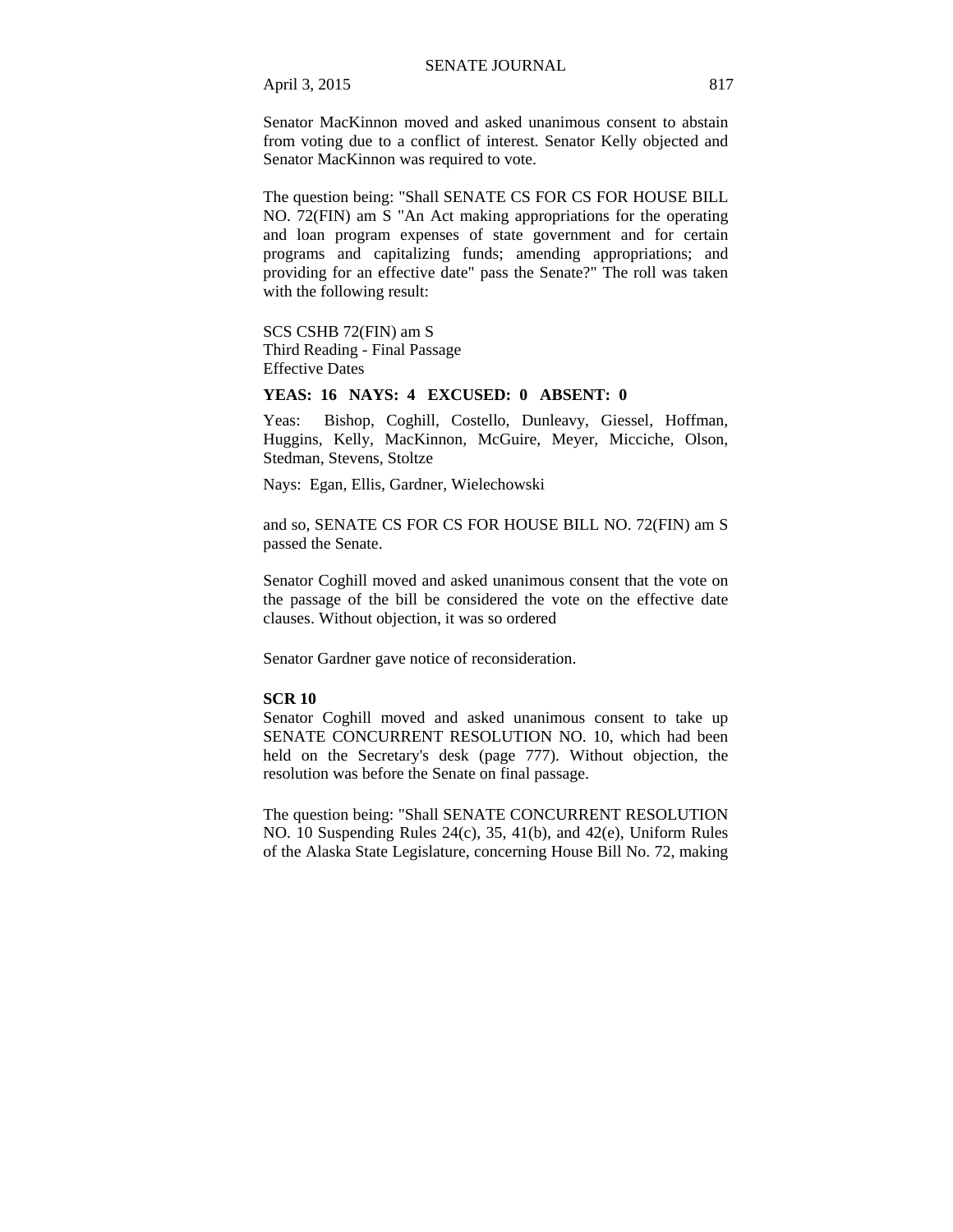appropriations for the operating and loan program expenses of state government and for certain programs and capitalizing funds, pass the Senate?" The roll was taken with the following result:

SCR 10 Final Passage

#### **YEAS: 18 NAYS: 2 EXCUSED: 0 ABSENT: 0**

Yeas: Bishop, Coghill, Costello, Dunleavy, Egan, Ellis, Giessel, Hoffman, Huggins, Kelly, MacKinnon, McGuire, Meyer, Micciche, Olson, Stedman, Stevens, Stoltze

Nays: Gardner, Wielechowski

and so, SENATE CONCURRENT RESOLUTION NO. 10 passed the Senate and was referred to the Secretary for engrossment.

#### **Third Reading of House Bills**

#### **HB 73**

SENATE CS FOR CS FOR HOUSE BILL NO. 73(FIN) was read the third time.

The question being: "Shall SENATE CS FOR CS FOR HOUSE BILL NO. 73(FIN) "An Act making appropriations for the operating and capital expenses of the state's integrated comprehensive mental health program; and providing for an effective date" pass the Senate?" The roll was taken with the following result:

SCS CSHB 73(FIN) Third Reading - Final Passage Effective Date

### **YEAS: 20 NAYS: 0 EXCUSED: 0 ABSENT: 0**

Yeas: Bishop, Coghill, Costello, Dunleavy, Egan, Ellis, Gardner, Giessel, Hoffman, Huggins, Kelly, MacKinnon, McGuire, Meyer, Micciche, Olson, Stedman, Stevens, Stoltze, Wielechowski

and so, SENATE CS FOR CS FOR HOUSE BILL NO. 73(FIN) passed the Senate.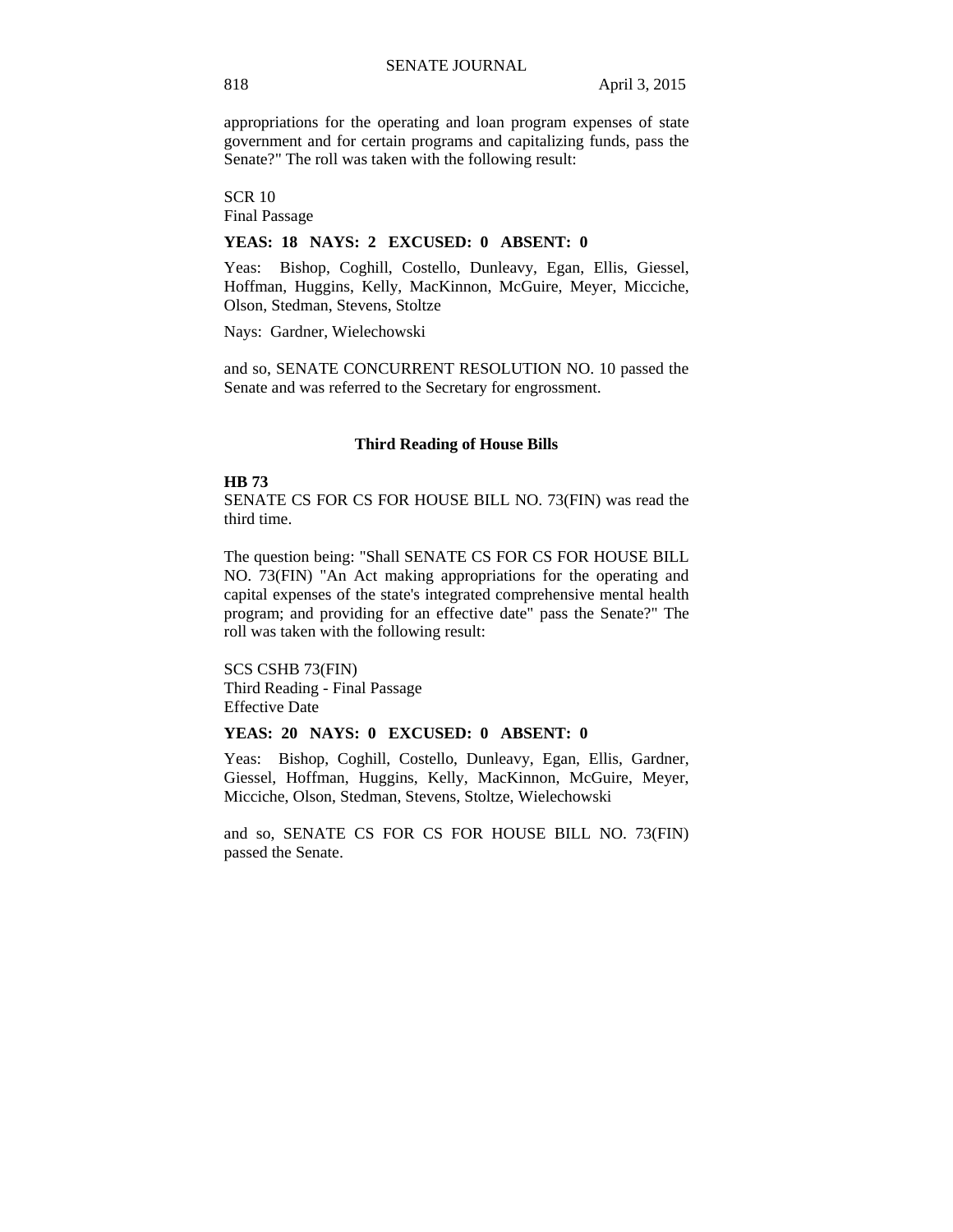Senator Coghill moved and asked unanimous consent that the vote on the passage of the bill be considered the vote on the effective date clause. Without objection, it was so ordered and the bill was referred to the Secretary for engrossment.

#### **Citations**

Honoring - Kathy O'Rear AAMC 2014 Presidential Award of **Distinction** 

Senator(s) Stedman, Meyer, Bishop, Coghill, Costello, Dunleavy, Egan, Ellis, Gardner, Giessel, Hoffman, Huggins, Kelly, MacKinnon, McGuire, Micciche, Olson, Stevens, Stoltze, Wielechowski

Honoring - Seldovia Sea Otters 2015 Class 1A Boys Basketball State Champions

Senator(s) Stevens, Meyer, Bishop, Coghill, Costello, Dunleavy, Egan, Ellis, Gardner, Giessel, Hoffman, Huggins, Kelly, MacKinnon, McGuire, Micciche, Olson, Stedman, Stoltze, Wielechowski Representative(s) Stutes

Honoring - Kyra Hoenack and Nadia Makitrina Spirit of Youth Award Winners

Representative(s) Tilton, Colver, Gattis, Hughes, Keller, Neuman, Senator(s) Stoltze, Huggins, Dunleavy, Meyer, Bishop, Coghill, Costello, Egan, Ellis, Gardner, Giessel, Hoffman, Kelly, MacKinnon, McGuire, Micciche, Olson, Stedman, Stevens, Wielechowski

Honoring - Donna Fenske for 40 Years of Service Representative(s) Seaton

Senator(s) Stevens, Meyer, Bishop, Coghill, Costello, Dunleavy, Egan, Ellis, Gardner, Giessel, Hoffman, Huggins, Kelly, MacKinnon, McGuire, Micciche, Olson, Stedman, Wielechowski

Honoring - West Valley High School 2015 Alaska Academic Decathlon Winner

Representative(s) Kawasaki, Wool

Senator(s) Kelly, Bishop, Meyer, Coghill, Costello, Dunleavy, Egan, Ellis, Gardner, Giessel, Hoffman, Huggins, MacKinnon, McGuire, Micciche, Olson, Stedman, Stevens, Stoltze, Wielechowski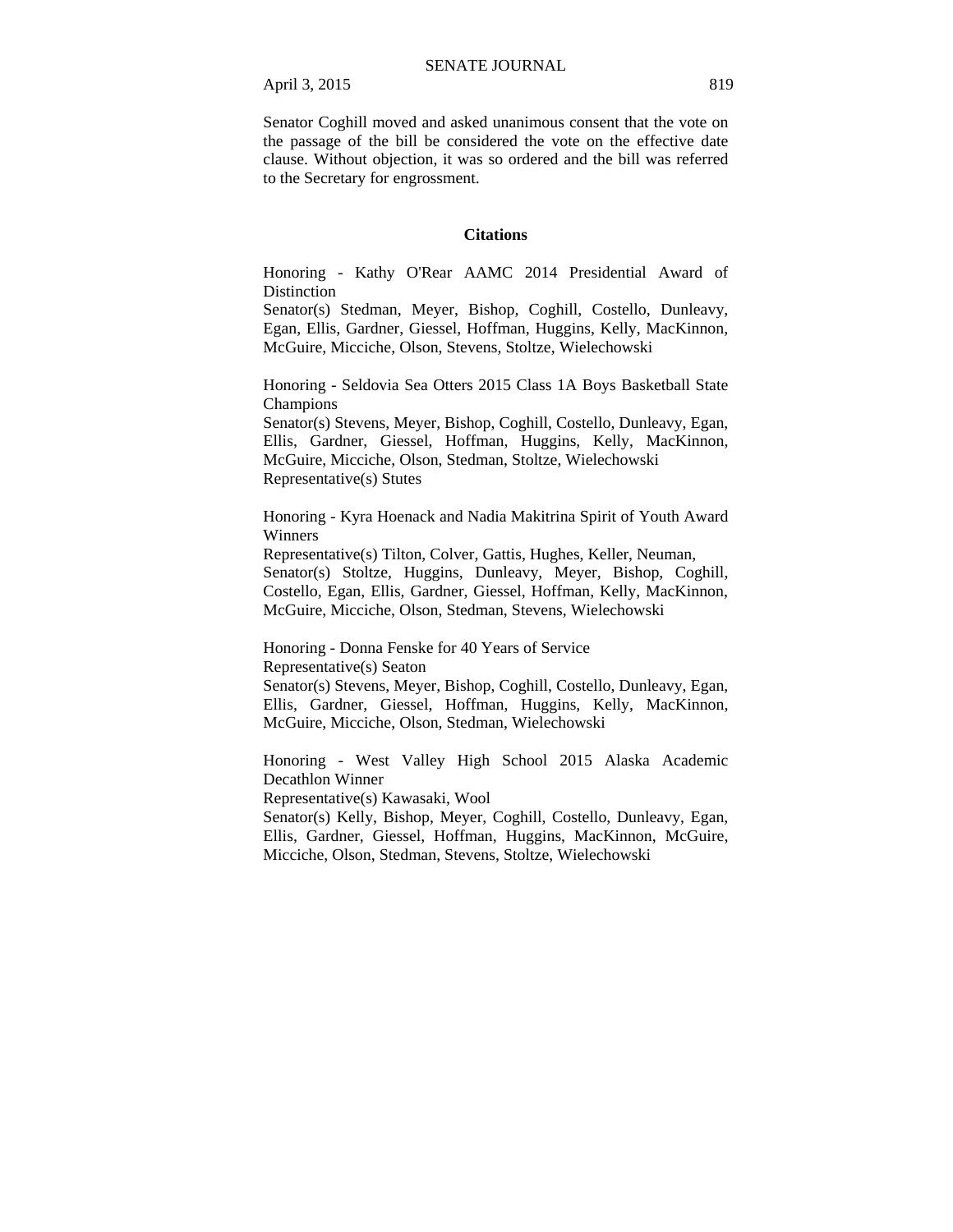Honoring - Service High School Boys Hockey 2014 All-CIC Team Representative(s) Millett Senator(s) Meyer, Bishop, Coghill, Costello, Dunleavy, Egan, Ellis, Gardner, Giessel, Hoffman, Huggins, Kelly, MacKinnon, McGuire, Micciche, Olson, Stedman, Stevens, Stoltze, Wielechowski

Honoring - Service High School Football 2014 All-CIC Team Members

Representative(s) Millett

Senator(s) Meyer, Bishop, Coghill, Costello, Dunleavy, Egan, Ellis, Gardner, Giessel, Hoffman, Huggins, Kelly, MacKinnon, McGuire, Micciche, Olson, Stedman, Stevens, Wielechowski

Honoring - Service High School Football 2014 All-State Team Members

Representative(s) Millett

Senator(s) Meyer, Bishop, Coghill, Costello, Dunleavy, Egan, Ellis, Gardner, Giessel, Hoffman, Huggins, Kelly, MacKinnon, McGuire, Micciche, Olson, Stedman, Stevens, Wielechowski

Honoring - Annika Oren Alaska's Youth of the Year Delegate Representative(s) Olson Senator(s) Micciche, Meyer, Bishop, Coghill, Costello, Dunleavy, Egan, Ellis, Gardner, Giessel, Hoffman, Huggins, Kelly, MacKinnon, McGuire, Olson, Stedman, Stevens, Stoltze, Wielechowski

Honoring - Shirley Cote Representative(s) Olson Senator(s) Micciche, Meyer, Bishop, Coghill, Costello, Dunleavy, Egan, Ellis, Gardner, Giessel, Hoffman, Huggins, Kelly, MacKinnon, McGuire, Olson, Stedman, Stevens, Stoltze, Wielechowski

Honoring - John Pugh Representative(s) Munoz, Kito Senator(s) Egan, Meyer, Bishop, Coghill, Costello, Dunleavy, Ellis, Gardner, Giessel, Hoffman, Huggins, Kelly, MacKinnon, McGuire, Micciche, Olson, Stedman, Stevens, Stoltze, Wielechowski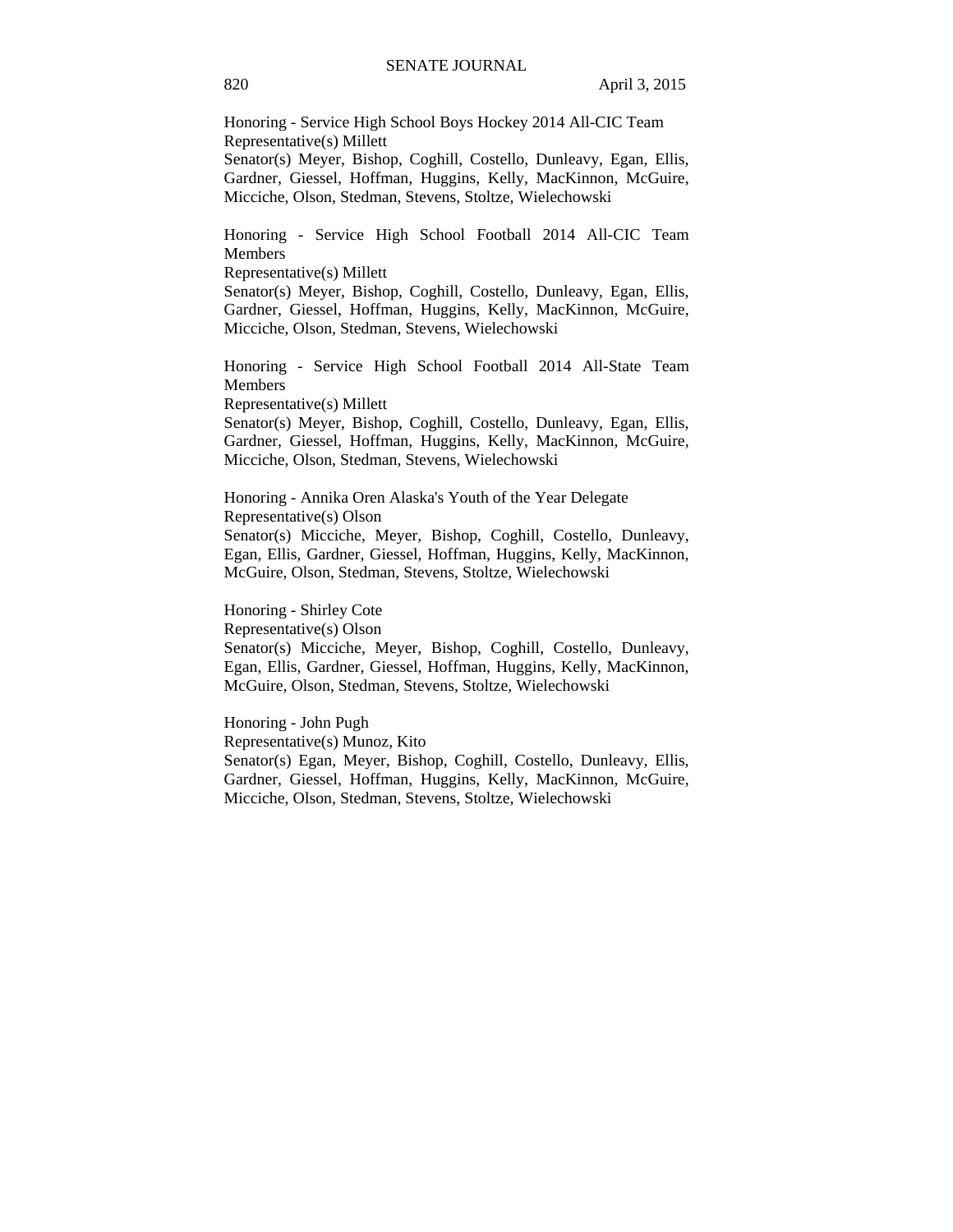In Memoriam - Bernard "Bernie" Kohut

Senator(s) Huggins, Dunleavy, Stoltze, Meyer, Bishop, Coghill, Costello, Egan, Ellis, Gardner, Giessel, Hoffman, Kelly, MacKinnon, McGuire, Micciche, Olson, Stedman, Stevens, Wielechowski Representative(s) Neuman, Colver, Gattis, Hughes, Tilton, Keller

Senator Coghill moved and asked unanimous consent that the citations be adopted. Without objection, the citations were adopted and referred to the Secretary for transmittal.

## **Unfinished Business**

Senator Coghill moved and asked unanimous consent that President Meyer be excused from a call of the Senate from morning plane time, April 4 through afternoon plane time, April 6. Without objection, Senator Meyer was excused.

#### **SB 88**

Senators Bishop, Stevens, Wielechowski, Ellis moved and asked unanimous consent to be shown as cosponsors on SENATE BILL NO. 88 "An Act relating to new defined benefit tiers in the public employees' retirement system and the teachers' retirement system; providing certain employees an opportunity to choose between the defined benefit and defined contribution plans of the public employees' retirement system and the teachers' retirement system; and providing for an effective date." Without objection, it was so ordered.

#### **Announcements**

Announcements are at the end of the journal.

#### **Engrossment**

## **HB 73**

SENATE CS FOR CS FOR HOUSE BILL NO. 73(FIN) "An Act making appropriations for the operating and capital expenses of the state's integrated comprehensive mental health program; and providing for an effective date" was engrossed, signed by the President and Secretary and returned to the House for consideration.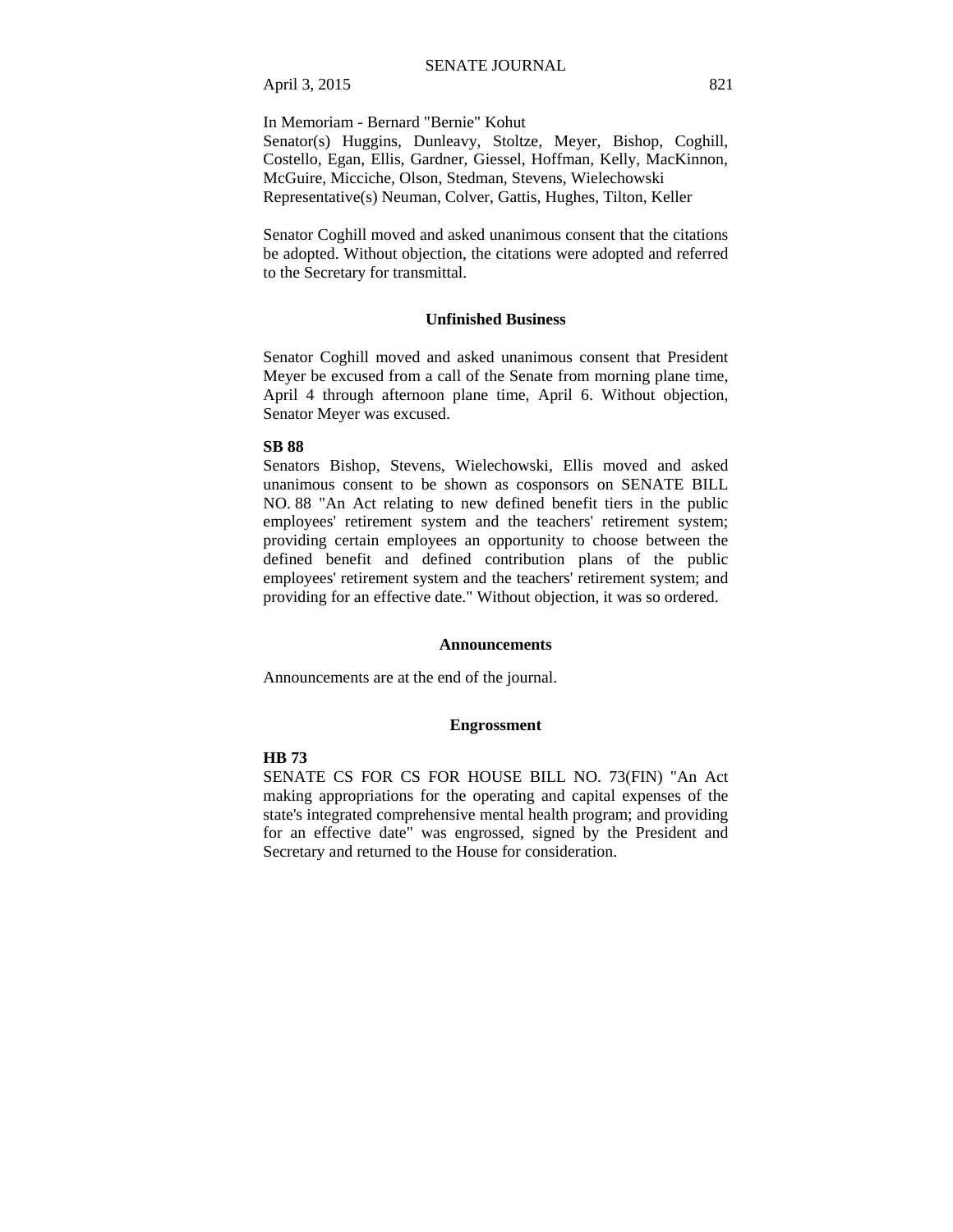# **SCR 10**

SENATE CONCURRENT RESOLUTION NO. 10 Suspending Rules 24(c), 35, 41(b), and 42(e), Uniform Rules of the Alaska State Legislature, concerning House Bill No. 72, making appropriations for the operating and loan program expenses of state government and for certain programs and capitalizing funds, was engrossed and signed by the President and Secretary.

# **Adjournment**

Senator Coghill moved and asked unanimous consent that the Senate stand in adjournment until 11:00 a.m., April 6, 2015. Without objection, the Senate adjourned at 6:18 p.m.

> Liz Clark Secretary of the Senate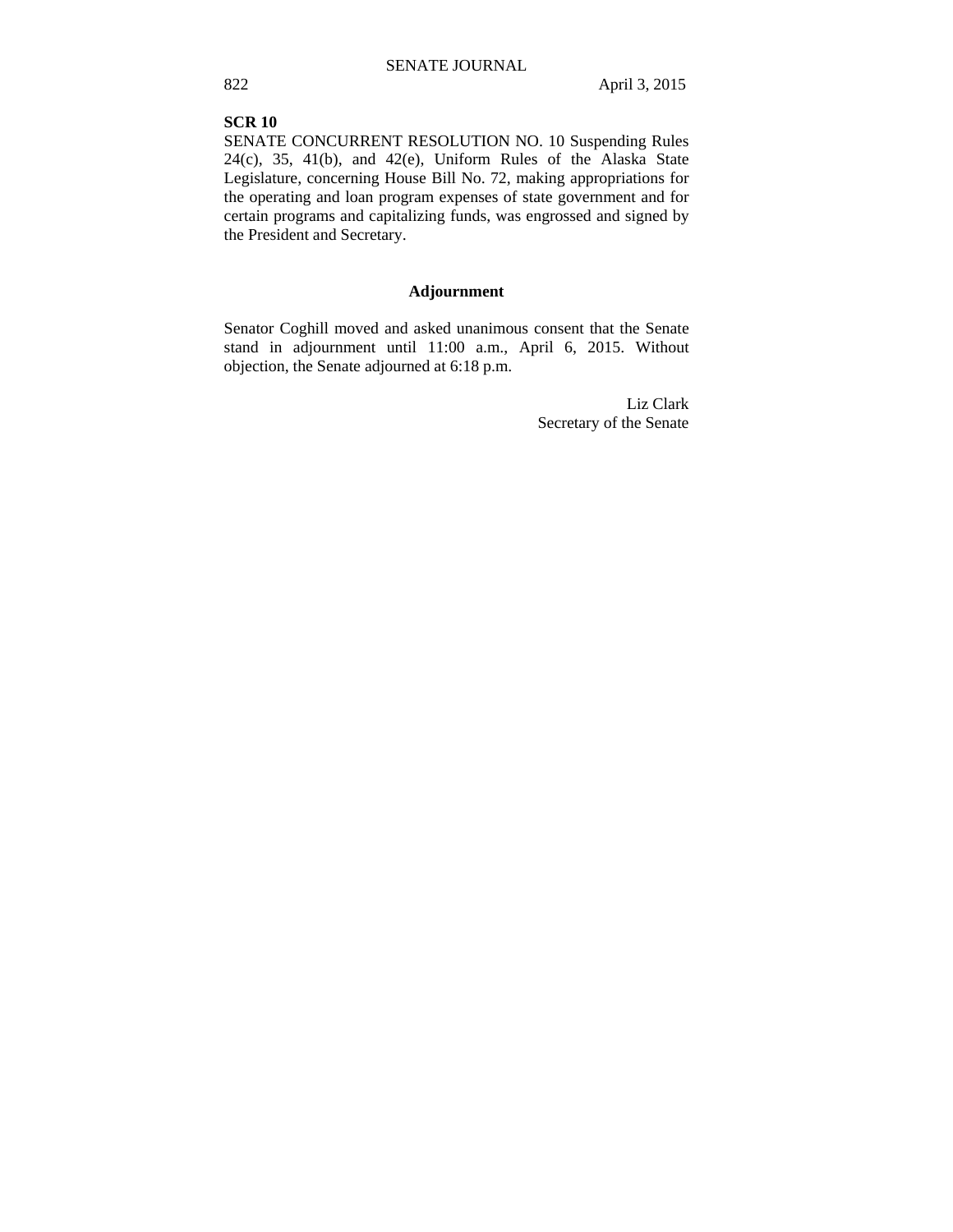#### **Announcements**

Americans with Disabilities Act Notice - Persons with disabilities who require special accommodation or alternative communication formats to access committee meetings may contact the appropriate committee office or the Legislative Information Office in their community. Reasonable advance notice is needed to accommodate the request. For further information, call the ADA Coordinator at 465-3854 Voice/465-4980 TDD.

# **STANDING COMMITTEES**

+ indicates teleconference

= indicates bill previously heard/scheduled

# **COMMUNITY & REGIONAL AFFAIRS**

|               | <b>Apr 07</b> | <b>Tuesday</b>                          | Beltz 105 (tsbldg)                              | 3:30 PM |
|---------------|---------------|-----------------------------------------|-------------------------------------------------|---------|
|               |               | HB 146 MUNICIPAL TAX EXEMPTION          |                                                 |         |
|               |               |                                         | SB 79 REEMPLOYMENT OF RETIRED TEACHERS & ADMIN  |         |
|               |               | <pending referral=""></pending>         |                                                 |         |
| $+$           |               |                                         | HB 75 MARIJUANA REG;CLUBS;MUNIS;LOCAL OPT ELECT |         |
| $+$           |               | <b>Bills Previously Heard/Scheduled</b> |                                                 |         |
|               |               |                                         |                                                 |         |
| <b>Apr 09</b> |               | <b>Thursday</b>                         | Beltz 105 (tsbldg)                              | 3:30 PM |
|               | SB.           |                                         | 88 TEACHERS & PUB EMPLOYEE RETIREMENT PLANS     |         |
| $^{+}$        |               | <b>Bills Previously Heard/Scheduled</b> |                                                 |         |

----------------------------------------

# **EDUCATION**

|                            | Apr 07 Tuesday                                       | Butrovich 205 3:30 PM                                                                         |                           |
|----------------------------|------------------------------------------------------|-----------------------------------------------------------------------------------------------|---------------------------|
|                            | $+=$ SB 79 REEMPLOYMENT OF RETIRED TEACHERS & ADMIN  |                                                                                               |                           |
|                            | $\pm$ SB 89 PARENT RIGHTS: EDUCATION: SCHOOL ABSENCE |                                                                                               |                           |
|                            | += SB 37 SEXUAL ABUSE/ASSAULT PREVENTION PROGRAMS    |                                                                                               |                           |
| $\lambda = \lambda \Omega$ | Theresaler                                           | $\mathbf{D}_{\text{ref}}$ . $\mathbf{D}_{\text{ref}}$ is the set of $\mathbf{D}_{\text{ref}}$ | $2.20 \text{ } \text{DM}$ |

| Apr 09 | 1 nursday                               | Butrovich 205 | 3:30 P.M |
|--------|-----------------------------------------|---------------|----------|
| ᅩ      | <b>Bills Previously Heard/Scheduled</b> |               |          |

----------------------------------------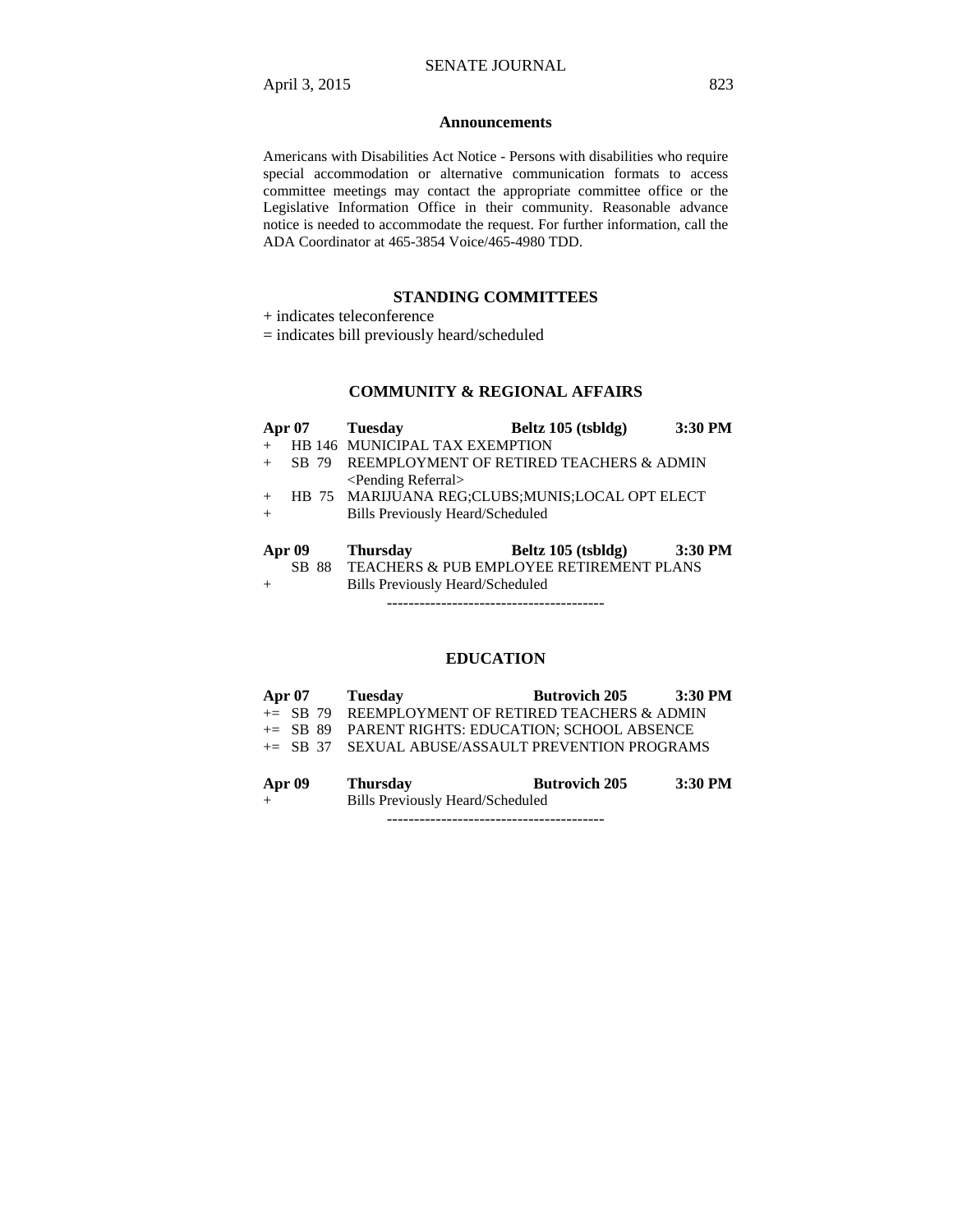# **FINANCE**

| Apr 03<br>Bills Previously Heard/Scheduled:<br>$^{+}$<br>REFINED FUEL SURCHARGE; MOTOR FUEL TAX<br>$\pm$ SB 86<br>1:30 PM<br>Apr 03<br>Friday<br><b>Senate Finance 532</b><br>-- MEETING CANCELED --<br>Bills Previously Heard/Scheduled<br>$+$<br>9:00 AM<br><b>Senate Finance 532</b><br><b>Apr 06</b><br><b>Monday</b><br>$+=$ SB 26<br><b>BUDGET: CAPITAL</b><br>-- Public Testimony --<br><b>Bills Previously Heard/Scheduled</b><br>$^+$ |
|------------------------------------------------------------------------------------------------------------------------------------------------------------------------------------------------------------------------------------------------------------------------------------------------------------------------------------------------------------------------------------------------------------------------------------------------|
|                                                                                                                                                                                                                                                                                                                                                                                                                                                |
|                                                                                                                                                                                                                                                                                                                                                                                                                                                |
|                                                                                                                                                                                                                                                                                                                                                                                                                                                |
|                                                                                                                                                                                                                                                                                                                                                                                                                                                |
|                                                                                                                                                                                                                                                                                                                                                                                                                                                |
|                                                                                                                                                                                                                                                                                                                                                                                                                                                |
|                                                                                                                                                                                                                                                                                                                                                                                                                                                |
|                                                                                                                                                                                                                                                                                                                                                                                                                                                |
|                                                                                                                                                                                                                                                                                                                                                                                                                                                |
| <b>Statewide Public Testimony:</b><br>$+$                                                                                                                                                                                                                                                                                                                                                                                                      |
| -- <time 2="" be="" limit="" may="" minutes="" set="" to=""> --</time>                                                                                                                                                                                                                                                                                                                                                                         |
| Please Arrive 15 Minutes Prior to the End of the                                                                                                                                                                                                                                                                                                                                                                                               |
| Time Period or Testimony Will Close Early                                                                                                                                                                                                                                                                                                                                                                                                      |
| If You Are a Member of a Group with the Same                                                                                                                                                                                                                                                                                                                                                                                                   |
| Message, in the Interest of Time, Please Select                                                                                                                                                                                                                                                                                                                                                                                                |
| a Spokesperson to Testify for the Entire Group                                                                                                                                                                                                                                                                                                                                                                                                 |
| If You Live in a Community with an LIO, But Are                                                                                                                                                                                                                                                                                                                                                                                                |
| Unable to Access it, You May Send Your Written                                                                                                                                                                                                                                                                                                                                                                                                 |
| Testimony to the Senate Finance Committee                                                                                                                                                                                                                                                                                                                                                                                                      |
| via finance.committee@akleg.gov                                                                                                                                                                                                                                                                                                                                                                                                                |
| 9:00 am Anchorage                                                                                                                                                                                                                                                                                                                                                                                                                              |
| 10:00 am Kenai, Seward, Homer                                                                                                                                                                                                                                                                                                                                                                                                                  |
| 11:00 am Mat-Su, Glennallen, Delta Junction                                                                                                                                                                                                                                                                                                                                                                                                    |
| 1:30 pm Barrow, Ketchikan, Wrangell, Petersburg                                                                                                                                                                                                                                                                                                                                                                                                |
| 2:30 pm Sitka, Cordova, Valdez                                                                                                                                                                                                                                                                                                                                                                                                                 |
| 3:30 pm Juneau                                                                                                                                                                                                                                                                                                                                                                                                                                 |
| 4:30 pm Fairbanks, Tok                                                                                                                                                                                                                                                                                                                                                                                                                         |
| 5:30 pm Bethel, Nome, Kotzebue, Unalaska                                                                                                                                                                                                                                                                                                                                                                                                       |
| 6:30 pm Kodiak, Dillingham                                                                                                                                                                                                                                                                                                                                                                                                                     |
| 7:00 pm Statewide Teleconference - Offnet Sites                                                                                                                                                                                                                                                                                                                                                                                                |
| <b>Senate Finance 532</b><br>Apr 07<br>9:00 AM<br><b>Tuesday</b>                                                                                                                                                                                                                                                                                                                                                                               |
| <b>Confirmation Hearings:</b><br>$^{+}$                                                                                                                                                                                                                                                                                                                                                                                                        |
| Alaska Gasline Development Corp Board of Directors:                                                                                                                                                                                                                                                                                                                                                                                            |
| Richard Halford - Eagle River                                                                                                                                                                                                                                                                                                                                                                                                                  |
| Joe Paskvan - Fairbanks                                                                                                                                                                                                                                                                                                                                                                                                                        |
| Hugh Short - Girdwood                                                                                                                                                                                                                                                                                                                                                                                                                          |
| Department of Revenue - Commissioner                                                                                                                                                                                                                                                                                                                                                                                                           |
| Randal Hoffbeck                                                                                                                                                                                                                                                                                                                                                                                                                                |
| <b>Bills Previously Heard/Scheduled</b><br>$^+$                                                                                                                                                                                                                                                                                                                                                                                                |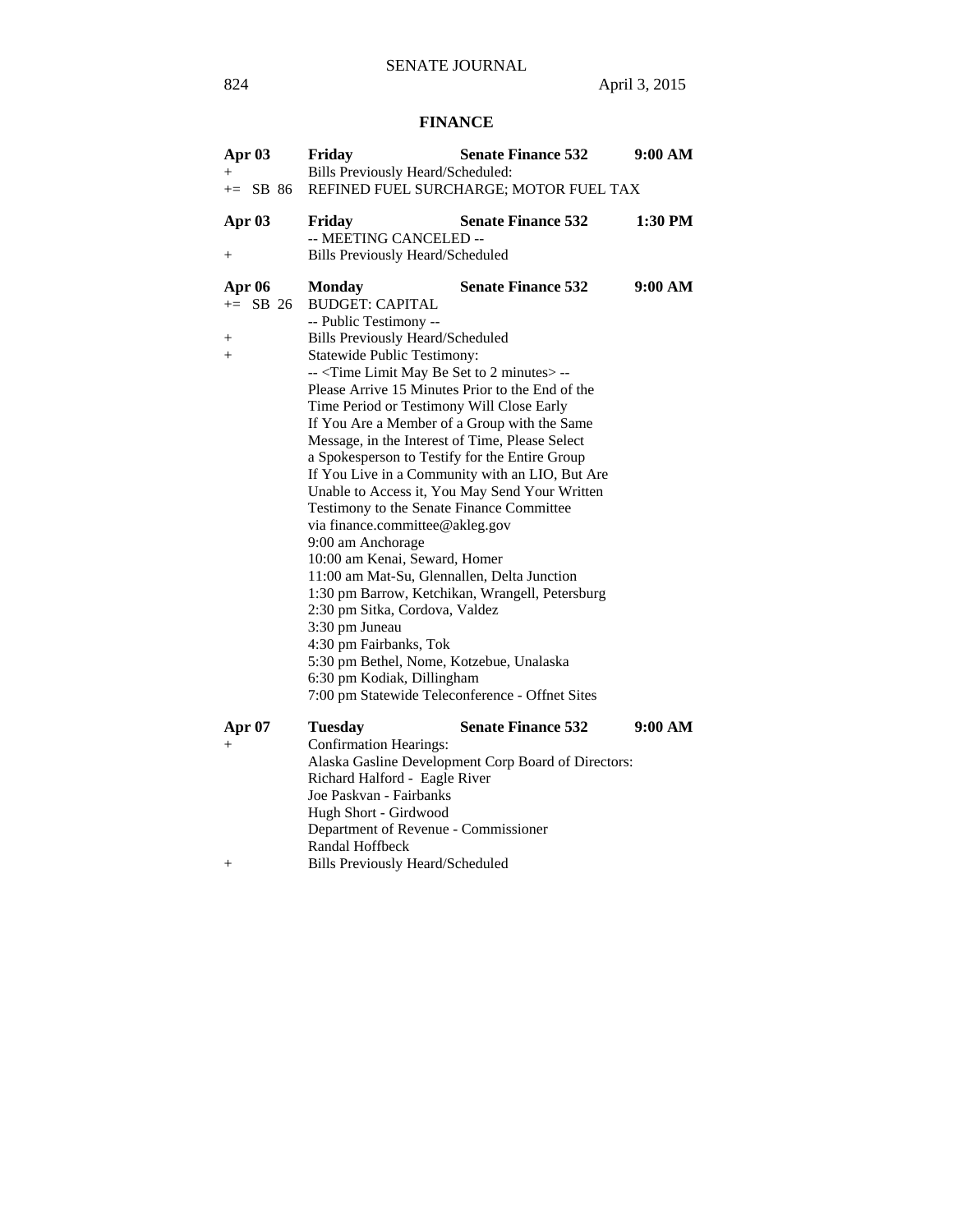# **FINANCE (continued)**

|                           | Apr 08 Wednesday                        | <b>Senate Finance 532</b>                                                                  | 9:00 AM |
|---------------------------|-----------------------------------------|--------------------------------------------------------------------------------------------|---------|
|                           | += SB 26 BUDGET: CAPITAL                |                                                                                            |         |
| $+$                       | <b>Bills Previously Heard/Scheduled</b> |                                                                                            |         |
| Apr 08                    | Wednesday                               | <b>Senate Finance 532</b>                                                                  | 1:30 PM |
| $+=$ SB 26                | <b>BUDGET: CAPITAL</b>                  |                                                                                            |         |
| $+$                       | Bills Previously Heard/Scheduled:       |                                                                                            |         |
| $+=$ SB 39                | REPEAL FILM PRODUCTION TAX CREDIT       |                                                                                            |         |
| $+=$ SB 51                |                                         | UNIFORM INTER.CHILD SUPPORT: PARENTAGE                                                     |         |
| $+=$ SB 15                | LIFE INSURANCE POLICY PREMIUM TAX       |                                                                                            |         |
| Apr 09                    | <b>Thursday</b>                         | <b>Senate Finance 532</b>                                                                  | 9:00 AM |
| $+=$ SB 26                | <b>BUDGET: CAPITAL</b>                  |                                                                                            |         |
| $+$                       | <b>Bills Previously Heard/Scheduled</b> |                                                                                            |         |
|                           |                                         |                                                                                            |         |
|                           |                                         |                                                                                            |         |
| <b>Apr 09</b>             | <b>Thursday</b>                         | <b>Senate Finance 532</b>                                                                  | 1:30 PM |
| $+$                       | <b>Bills Previously Heard/Scheduled</b> |                                                                                            |         |
| SB 56<br>$+$              |                                         | MUNI ENERGY IMPROVEMNT ASSESSMNTS/BONDS                                                    |         |
| $+=$ SCR 1                | <b>CIVICS EDUCATION TASK FORCE</b>      |                                                                                            |         |
| $+=$ SJR 2                |                                         | CONST. AM: G.O. BONDS FOR STUDENT LOANS                                                    |         |
| SB 22<br>$+$<br>$+$ SB 50 |                                         | <b>MOTOR VEHICLE REG. TAX: COLLECTION COSTS</b><br>AIDEA: BONDS;PROGRAMS;LOANS;LNG PROJECT |         |
|                           |                                         |                                                                                            |         |
| Apr 10                    | Friday                                  | <b>Senate Finance 532</b>                                                                  | 9:00 AM |
| $^{+}$                    | Bills Previously Heard/Scheduled        |                                                                                            |         |
| Apr 10                    | Friday                                  | <b>Senate Finance 532</b>                                                                  | 1:30 PM |
| $+$                       | Bills Previously Heard/Scheduled        |                                                                                            |         |
|                           |                                         |                                                                                            |         |

# **HEALTH & SOCIAL SERVICES**

| Apr $03$ | Friday                                            | <b>Butrovich 205</b> | 1:30 PM |
|----------|---------------------------------------------------|----------------------|---------|
|          | -- MEETING CANCELED --                            |                      |         |
|          | += SB 74 MEDICAID REFORM/PFD/HSAS/ER USE/STUDIES  |                      |         |
|          | -- Testimony <invitation only=""> --</invitation> |                      |         |
|          | += SB 78 MEDICAL ASSISTANCE COVERAGE; REFORM      |                      |         |
|          | -- Testimony <invitation only=""> --</invitation> |                      |         |
|          | <b>Bills Previously Heard/Scheduled</b>           |                      |         |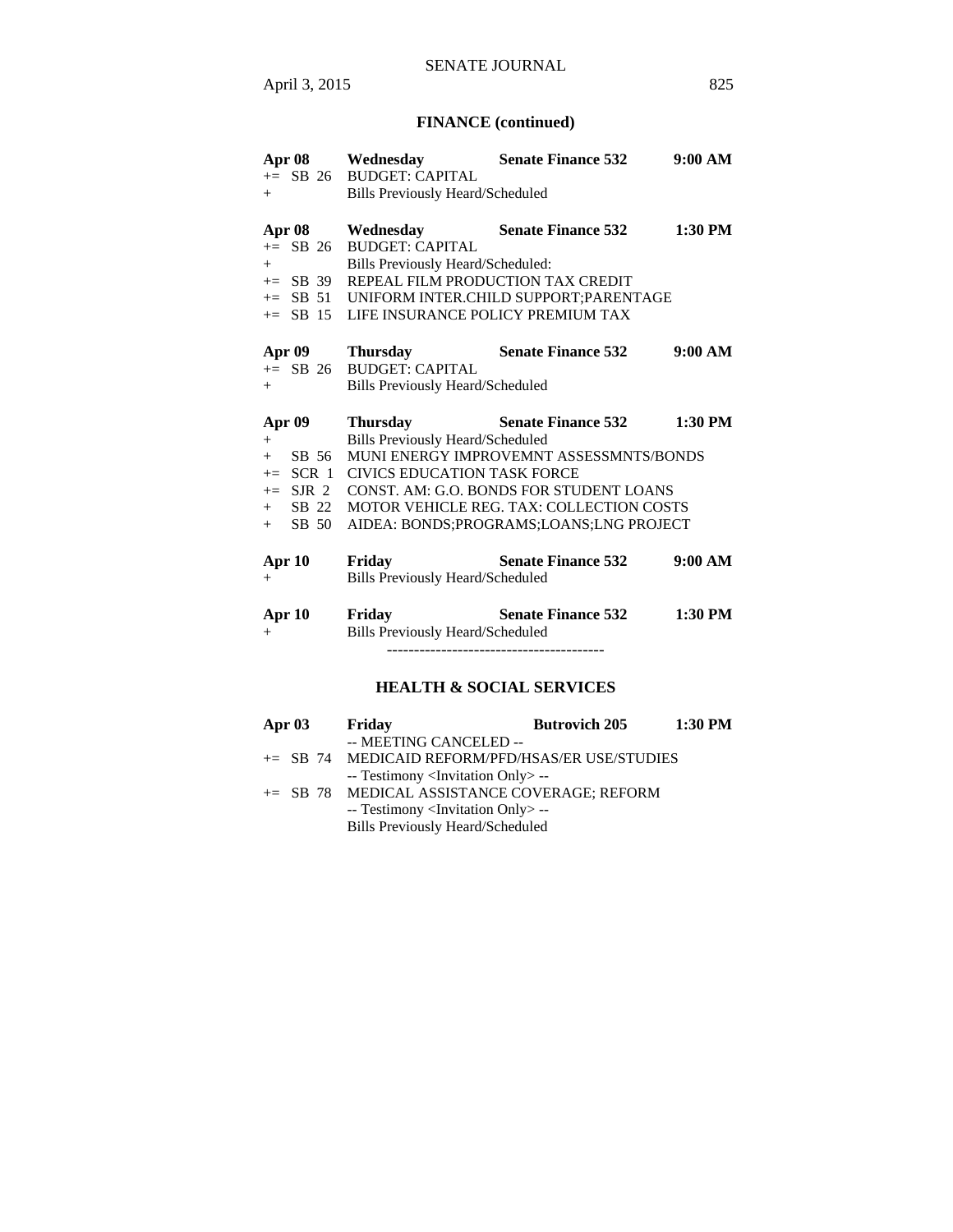# **HEALTH & SOCIAL SERVICES (continued)**

| <b>Apr 06</b>               |                                  | <b>Monday</b><br>No Meeting Scheduled                                                                                                                                       | <b>Butrovich 205</b> | 1:30 PM   |
|-----------------------------|----------------------------------|-----------------------------------------------------------------------------------------------------------------------------------------------------------------------------|----------------------|-----------|
| Apr 08<br>$+$<br>$+$<br>$+$ | SB 53<br>SB 90<br><b>HB</b><br>4 | Wednesdav<br>ADVANCED PRACTICE REGISTERED NURSES<br>MEDICAID: USED DURABLE MEDICAL EQUIPMENT<br>AUTOMATED EXTERNAL DEFIBRILLATOR<br><b>Bills Previously Heard/Scheduled</b> | <b>Butrovich 205</b> | 1:30 PM   |
| Apr 10                      | HB<br>8<br>72<br>SB.             | Friday<br>POWERS OF ATTORNEY<br><b>DESIGNATED CAREGIVERS FOR PATIENTS</b>                                                                                                   | <b>Butrovich 205</b> | $1:30$ PM |

 Bills Previously Heard/Scheduled ----------------------------------------

# **JUDICIARY**

|        | Apr <sub>03</sub> | Friday                                              | <b>Butrovich 205</b>                | 1:30 PM |
|--------|-------------------|-----------------------------------------------------|-------------------------------------|---------|
|        |                   | No Meeting Scheduled                                |                                     |         |
|        |                   |                                                     |                                     |         |
|        | <b>Apr 06</b>     | <b>Monday</b>                                       | Beltz 105 (tsbldg)                  | 1:30 PM |
|        |                   | No Meeting Scheduled                                |                                     |         |
|        | Apr 08            | Wednesday                                           | Beltz 105 (tsbldg)                  | 1:30 PM |
|        |                   | -- Testimony <public and="" invited=""> --</public> |                                     |         |
| $^{+}$ |                   | Confirmation of Governor's Appointments:            |                                     |         |
|        |                   | Alaska Public Offices Commission                    |                                     |         |
|        |                   | Mark Fish                                           |                                     |         |
|        |                   | <b>Commission on Judicial Conduct</b>               |                                     |         |
|        |                   | George R. Boatright                                 |                                     |         |
| $+$    | $HB \quad 5$      | <b>CONSERVATOR OF PROTECTED PERSONS</b>             |                                     |         |
| $+$    | SCR 4             |                                                     | US COUNTERMAND CONVENTION DELEGATES |         |
|        | SJR 15            | CALL FOR US COUNTERMAND CONVENTION                  |                                     |         |
| $^{+}$ | SB 76             | REAL ESTATE BROKERS; LIABILITY                      |                                     |         |
|        |                   | <pending referral=""></pending>                     |                                     |         |
| $+$    |                   | <b>Bills Previously Heard/Scheduled</b>             |                                     |         |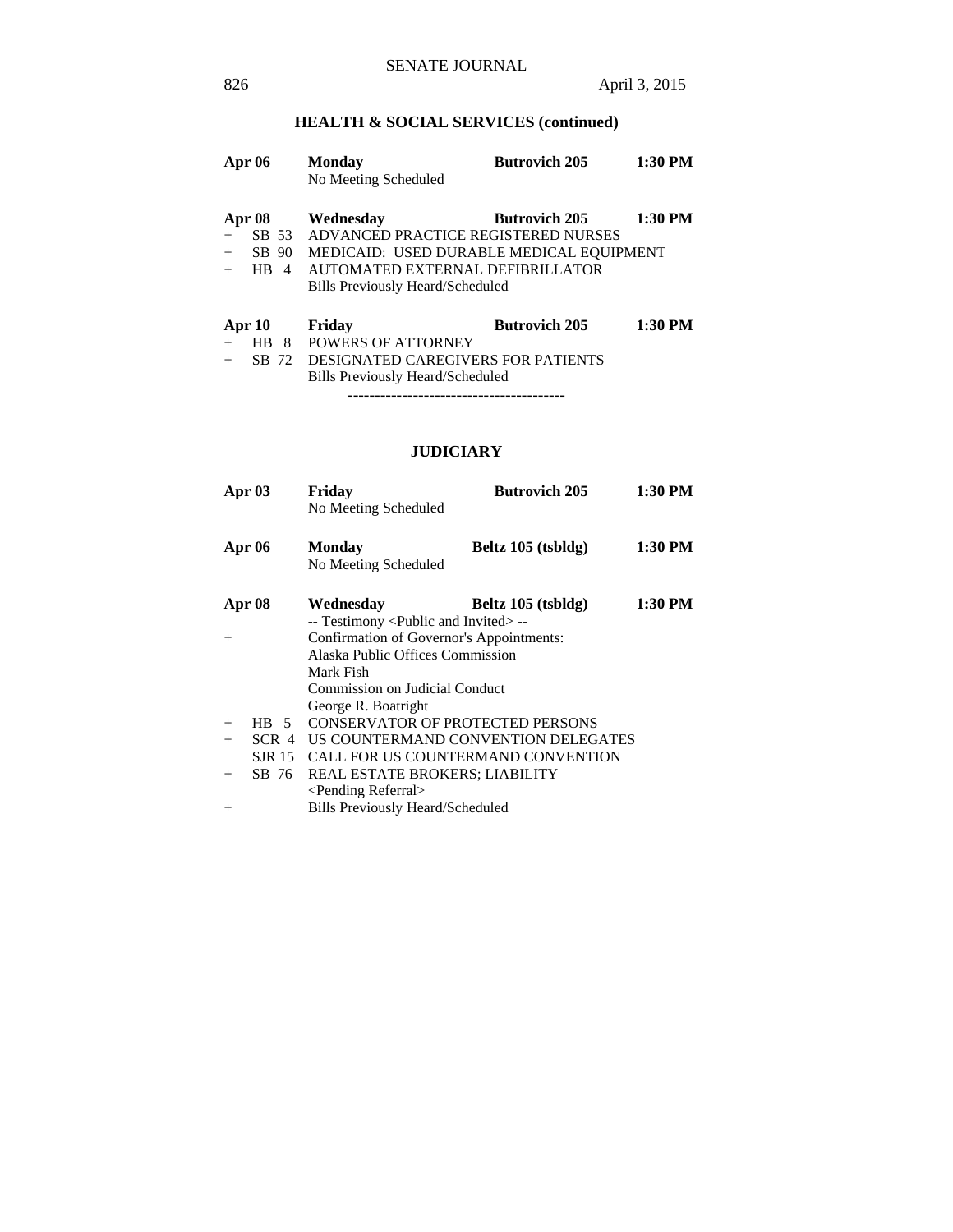# **JUDICIARY (continued)**

| Apr 10 |                  |  | Friday                                              | Beltz 105 (tsbldg)                            | 1:30 PM |
|--------|------------------|--|-----------------------------------------------------|-----------------------------------------------|---------|
|        |                  |  | -- Testimony <public and="" invited=""> --</public> |                                               |         |
|        |                  |  | SB 14 MEDICAL BOARD; MEDICAL REVIEW ORG.            |                                               |         |
| $+$    |                  |  |                                                     | HB 65 LEG./PUB. OFFICIAL FINANCIAL DISCLOSURE |         |
| $+$    | SIR <sub>3</sub> |  |                                                     | CONST. AM: MEMBERSHIP OF JUDICIAL COUNCIL     |         |
|        |                  |  | SB 8 INDUSTRIAL HEMP PRODUCTION LICENSES            |                                               |         |
| $+$    |                  |  | <b>Bills Previously Heard/Scheduled</b>             |                                               |         |
|        |                  |  |                                                     |                                               |         |

# **LABOR & COMMERCE**

| <b>Apr 07</b> | <b>Tuesday</b>                             | Beltz 105 (tsbldg)                               | 1:30 PM |
|---------------|--------------------------------------------|--------------------------------------------------|---------|
|               | -- Public Testimony --                     |                                                  |         |
|               | Confirmation Hearing:                      |                                                  |         |
|               |                                            | Commissioner Heidi Drygas, Department of Labor & |         |
|               | Workforce Development                      |                                                  |         |
|               |                                            | Senate Bill: INSURANCE; RISK MGT; HOLDING        |         |
|               | <b>COMPANIES</b>                           |                                                  |         |
|               | $\leq$ Pending Introduction & Referral $>$ |                                                  |         |
|               | <b>Bills Previously Heard/Scheduled</b>    |                                                  |         |
|               |                                            |                                                  |         |
|               |                                            |                                                  |         |

| Apr 09 | Thursday                         | Beltz 105 (tsbldg) | 1:30 PM |
|--------|----------------------------------|--------------------|---------|
|        | -- Public Testimony --           |                    |         |
| $^{+}$ | Bills Previously Heard/Scheduled |                    |         |

----------------------------------------

# **RESOURCES**

| Apr $03$                                       |             | Friday                                           | <b>Butrovich 205</b> | 3:30 PM |
|------------------------------------------------|-------------|--------------------------------------------------|----------------------|---------|
|                                                |             | -- MEETING CANCELED --                           |                      |         |
|                                                |             | -- Public Testimony --                           |                      |         |
|                                                |             | HB 70 CREAMER'S FIELD REFUGE                     |                      |         |
| $^{+}$                                         |             | Bills Previously Heard/Scheduled:                |                      |         |
|                                                |             | += SB 50 AIDEA: BONDS:PROGRAMS:LOANS:LNG PROJECT |                      |         |
|                                                | $\pm$ SB 48 | <b>FORMER RESIDENT HUNTING LICENSE</b>           |                      |         |
|                                                |             |                                                  |                      |         |
| <b>Apr 06</b>                                  |             | Monday                                           | <b>Butrovich 205</b> | 3:30 PM |
| $+$                                            |             | Confirmation of Governor's Appointee:            |                      |         |
|                                                |             | Alaska Gasline Development Corporation           |                      |         |
|                                                |             | Board of Directors, Richard Halford              |                      |         |
|                                                |             | -- Public Testimony on Appointee --              |                      |         |
| <b>Bills Previously Heard/Scheduled</b><br>$+$ |             |                                                  |                      |         |